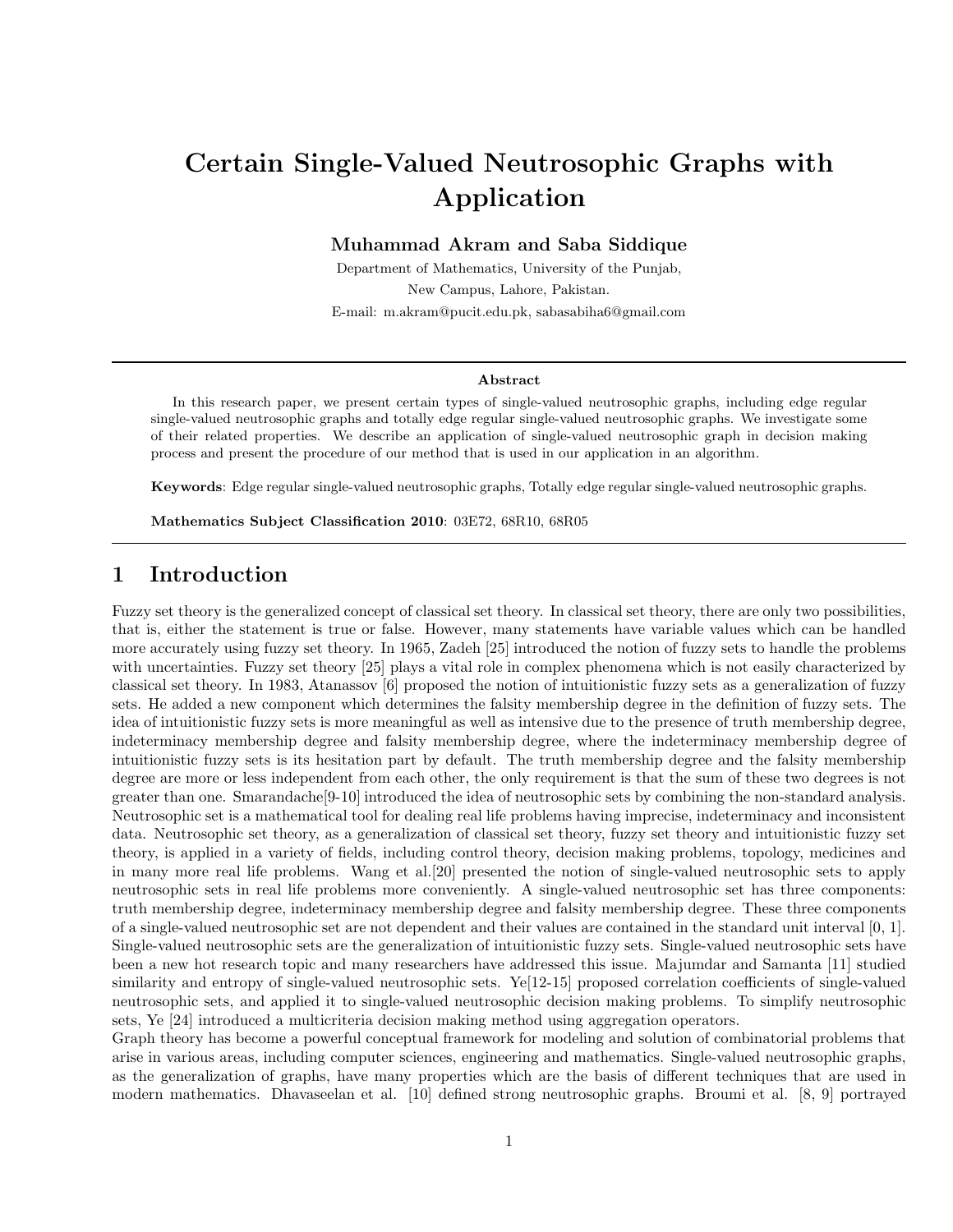single-valued neutrosophic graphs. Akram and Shahzadi [1] introduced the notion of neutrosophic soft graphs with applications. Akram [3] introduced the notion of single-valued neutrosophic planar graphs. Akram et al. [2] also introduced the single-valued neutrosophic hypergraphs. Representation of graphs using intuitionistic neutrosophic soft sets was discussed in [5]. In this research paper, we present certain types of single-valued neutrosophic graphs, including edge regular single-valued neutrosophic graphs and totally edge regular single-valued neutrosophic graphs. We describe an application of single-valued neutrosophic graph in decision making process and present the procedure of our method that is used in our application in an algorithm.

### 2 Single-valued neutrosophic graphs

**Definition 2.1.** [1] A single-valued neutrosophic graph  $G = (X, Y)$  is a pair, where  $X : N \to [0, 1]$  is a single-valued neutrosophic set on N and  $Y: N \times N \to [0, 1]$  is a single-valued neutrosophic relation on N such that

$$
t_Y(st) \leq \min\{t_X(s), t_X(t)\},
$$
  

$$
i_Y(st) \leq \min\{i_X(s), i_X(t)\},
$$
  

$$
f_Y(st) \leq \max\{f_X(s), f_X(t)\},
$$

for all  $s, t \in N$ , where  $t_Y(st) = 0$ ,  $i_Y(st) = 0$  and  $f_Y(st) = 0$ , for all  $s, t \in N \times N - L$ . X and Y are called the single-valued neutrosophic vertex set of  $G$  and the single-valued neutrosophic edge set of  $G$ , respectively. A singlevalued neutrosophic relation Y is said to be symmetric if  $t_Y(st) = t_Y(ts)$ ,  $i_Y(st) = i_Y(ts)$  and  $f_Y(st) = f_Y(ts)$ , for all  $s, t \in N$ .

**Example 2.1.** Consider a crisp graph  $G^* = (N, L)$  such that  $N = \{s_1, s_2, s_3, s_4, s_5\}$  and  $L = \{s_1s_2, s_1s_4, s_1s_5, s_2s_3, s_2s_4, s_3s_4, s_4s_5, s_5s_6, s_6s_7, s_7s_8, s_8s_9, s_9s_9, s_1s_9, s_1s_9, s_1s_9, s_1s_9, s_1s_9, s_1s_$ The corresponding single-valued neutrosophic graph  $G = (X, Y)$  is shown in Fig. 1.



Figure 1: Single-valued neutrosophic graph G

**Definition 2.2.** A single-valued neutrosophic path  $\mathcal{P}$  is a sequence of distinct vertices  $s = s_1, s_2, s_3, \ldots, s_n = t$  such that, for all k,  $t_Y(s_ks_{k+1}) > 0$ ,  $i_Y(s_ks_{k+1}) > 0$  and  $f_Y(s_ks_{k+1}) > 0$ . A single-valued neutrosophic path is said to be a single-valued neutrosophic cycle if  $s = t$ .

**Example 2.2.** Consider a crisp graph  $G^* = (N, L)$  such that  $N = \{s_1, s_2, s_3, s_4, s_5\}$  and  $L = \{s_1s_5, s_2s_3, s_2s_4, s_3s_4, s_4s_5\}.$ The corresponding single-valued neutrosophic graph  $G = (X, Y)$  is shown in Fig. 2.



Figure 2: Single-valued neutrosophic graph G

The path  $P$  from  $s_2$  to  $s_1$  is shown with thick lines and the cycle  $C$  from  $s_2$  to  $s_2$  is shown with dashed lines in Fig. 2.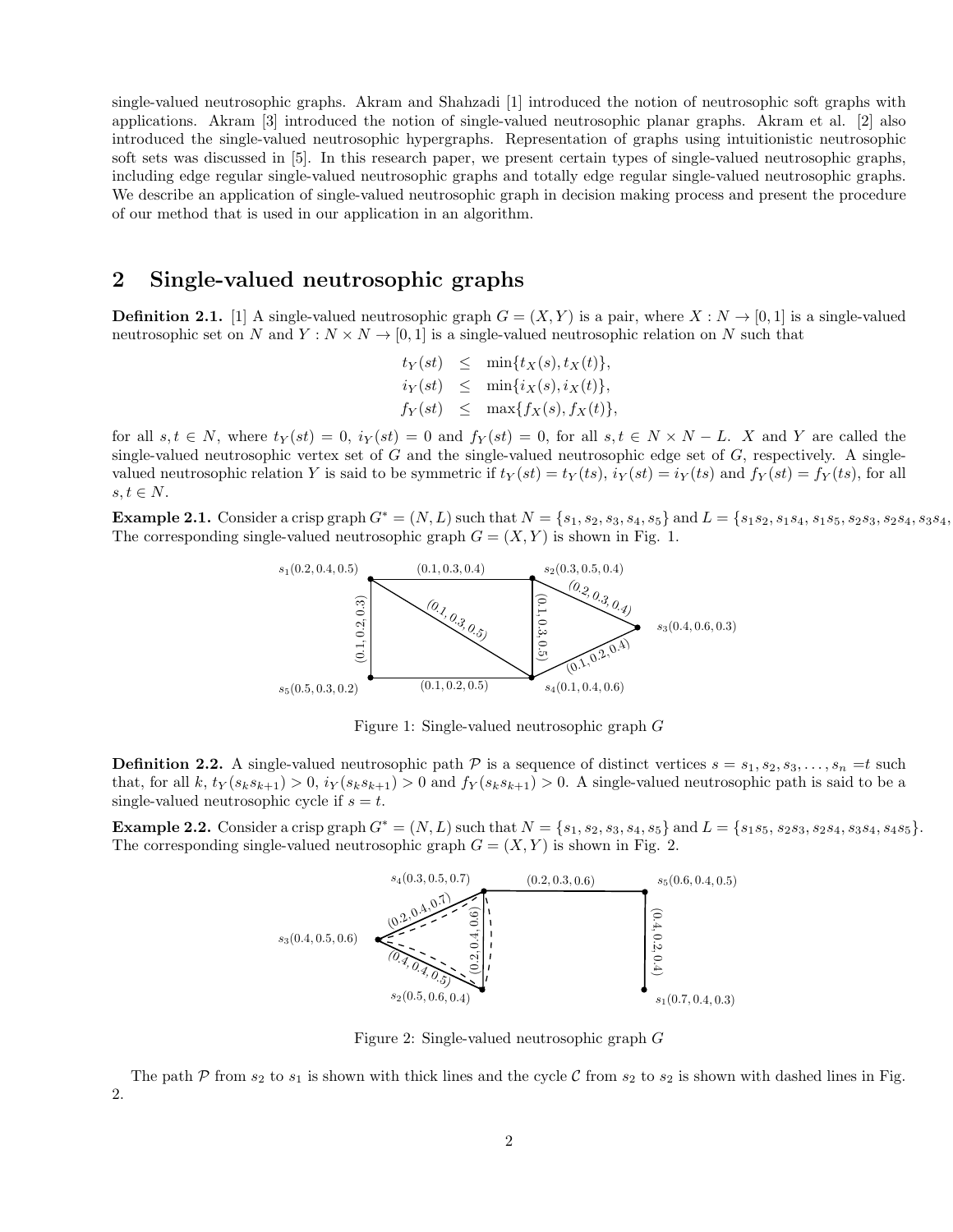**Definition 2.3.** [9] The order and the size of a single-valued neutrosophic graph G are denoted by  $\mathcal{O}(G)$  and  $\mathcal{S}(G)$ , respectively, and are defined as

$$
\mathcal{O}(G) = (\sum_{s \in N} t_X(s), \sum_{s \in N} i_X(s), \sum_{s \in N} f_X(s)),
$$
  

$$
\mathcal{S}(G) = (\sum_{st \in L} t_Y(st), \sum_{st \in L} i_Y(st), \sum_{st \in L} f_Y(st)).
$$

**Definition 2.4.** [9] The degree and the total degree of a vertex s of a single-valued neutrosophic graph  $G$  are denoted by  $\mathcal{D}_G(s) = (\mathcal{D}_t(s), \mathcal{D}_i(s), \mathcal{D}_f(s))$  and  $\mathcal{TD}_G(s) = (\mathcal{TD}_t(s), \mathcal{TD}_i(s), \mathcal{TD}_f(s))$ , respectively, and are defined as

$$
\mathcal{D}_G(s) = (\sum_{s \neq t} t_Y(st), \sum_{s \neq t} i_Y(st), \sum_{s \neq t} f_Y(st)),
$$
  

$$
\mathcal{TD}_G(s) = (\sum_{s \neq t} t_Y(st) + t_X(s), \sum_{s \neq t} i_Y(st) + i_X(s), \sum_{s \neq t} f_Y(st) + f_X(s)),
$$

for  $st \in L$ , where  $s \in N$ .

**Example 2.3.** Consider a crisp graph  $G^* = (N, L)$  such that  $N = \{s_1, s_2, s_3\}$  and  $L = \{s_1s_2, s_2s_3, s_3s_1\}$ . The corresponding single-valued neutrosophic graph  $G = (X, Y)$  is shown in Fig. 3.



Figure 3: Single-valued neutrosophic graph G

By direct calculations, we have  $\mathcal{O}(G) = (1.5, 1.7, 1.6), S(G) = (0.9, 0.9, 1.7), \mathcal{D}_G(s_1) = (0.5, 0.6, 1.1), \mathcal{D}_G(s_2) =$  $(0.7, 0.5, 1.2), \mathcal{D}_{G}(s_3) = (0.6, 0.7, 1.1), \mathcal{TD}_{G}(s_1) = (0.9, 1.2, 1.6), \mathcal{TD}_{G}(s_2) = (1.2, 0.9, 1.9) \text{ and } \mathcal{TD}_{G}(s_3) = (1.2, 1.4, 1.5).$ 

**Definition 2.5.** A single-valued neutrosophic graph  $G = (X, Y)$  is called a regular single-valued neutrosophic graph of degree  $(m_1, m_2, m_3)$  if  $\mathcal{D}_G(s) = (m_1, m_2, m_3)$ , for all  $s \in N$ .

Example 2.4. Consider a crisp graph  $G^* = (N, L)$  such that  $N = \{s_1, s_2, s_3, s_4\}$  and  $L = \{s_1s_2, s_2s_3, s_3s_4, s_4s_1\}.$ The corresponding single-valued neutrosophic graph  $G = (X, Y)$  is shown in Fig. 4.



Figure 4: Regular single-valued neutrosophic graph G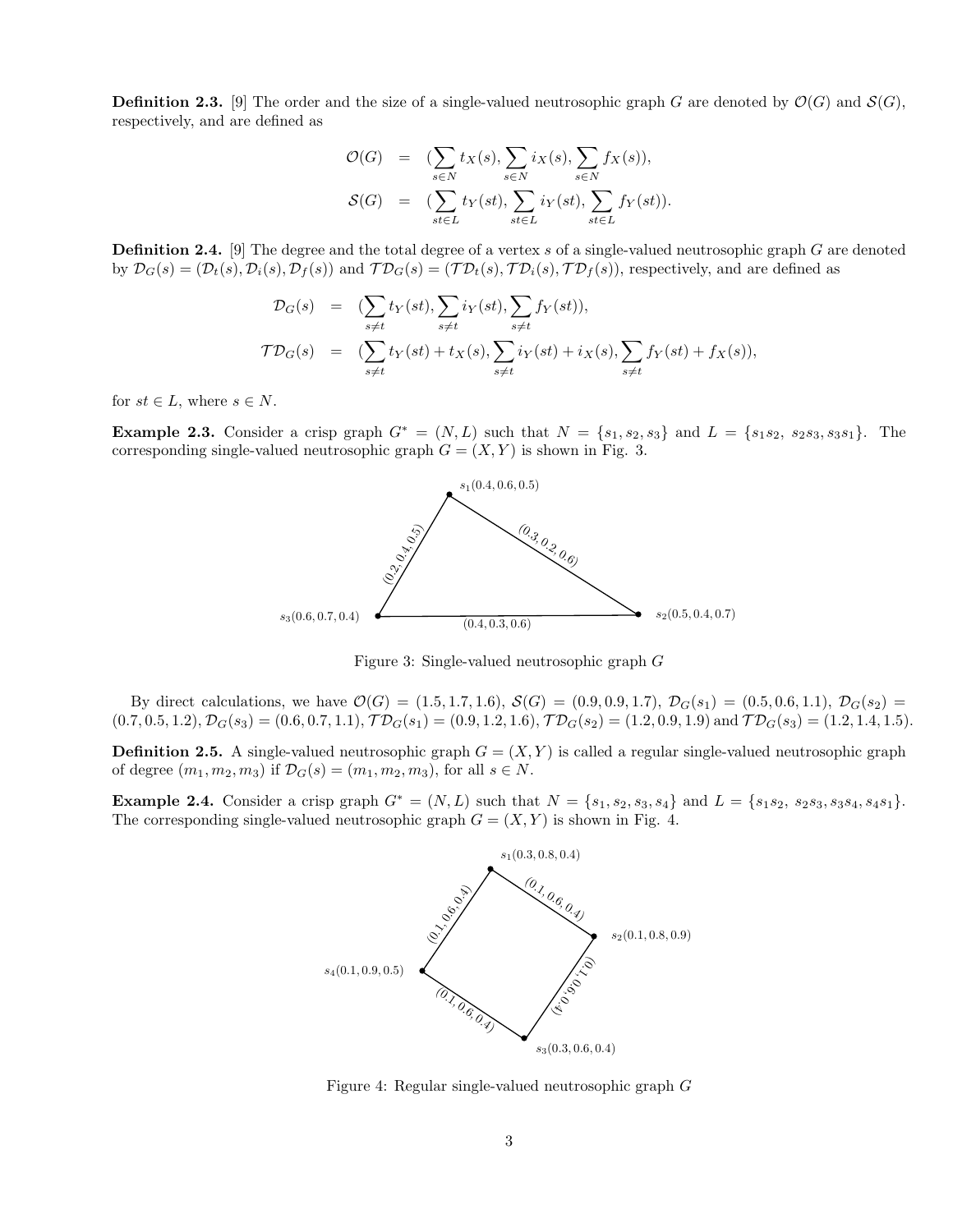By direct calculations, we have  $\mathcal{D}_G(s_1) = (0.2, 1.2, 0.8) = \mathcal{D}_G(s_2) = \mathcal{D}_G(s_3) = \mathcal{D}_G(s_4)$ . Hence G is a regular single-valued neutrosophic graph.

**Definition 2.6.** A single-valued neutrosophic graph  $G = (X, Y)$  is called a totally regular single-valued neutrosophic graph of degree  $(n_1, n_2, n_3)$  if  $\mathcal{TD}_G(s) = (n_1, n_2, n_3)$ , for all  $s \in N$ .

**Example 2.5.** Consider a crisp graph  $G^* = (N, L)$  such that  $N = \{s_1, s_2, s_3, s_4, s_5, s_6\}$  and  $L = \{s_1s_2, s_2s_3, s_3s_4, s_4s_5, s_5s_6, s_6s_7, s_7s_8, s_8s_9, s_9s_9, s_9s_9, s_1s_9, s_1s_9, s_1s_9, s_1s_9, s_1s_9, s_1s_9, s_1s_9, s$ The corresponding single-valued neutrosophic graph  $G = (X, Y)$  is shown in Fig. 5.



Figure 5: Totally regular single-valued neutrosophic graph G

By direct calculations, we have  $\mathcal{D}_G(s_1) = (0.3, 0.5, 1.1) = \mathcal{D}_G(s_2) = \mathcal{D}_G(s_3) = \mathcal{D}_G(s_4) = \mathcal{D}_G(s_5) = \mathcal{D}_G(s_6)$  and  $TD_G(s_1) = (0.6, 0.9, 1.7) = TD_G(s_2) = TD_G(s_3) = TD_G(s_4) = TD_G(s_5) = TD_G(s_6)$ . Hence G is a totally regular single-valued neutrosophic graph.

Remark 2.1. The above two concepts are independent, that is, it is not necessary that totally regular single-valued neutrosophic graph is regular single-valued neutrosophic graph and vice versa.

**Example 2.6.** Consider a crisp graph  $G^* = (N, L)$  such that  $N = \{s_1, s_2, s_3, s_4\}$  and  $L = \{s_1s_2, s_2s_3, s_3s_4, s_4s_1\}$ . The corresponding single-valued neutrosophic graph  $G = (X, Y)$  is shown in Fig. 6.



Figure 6: Totally regular single-valued neutrosophic graph G

By direct calculations, we have  $\mathcal{D}_G(s_1) = (0.5, 0.7, 0.7), \mathcal{D}_G(s_2) = (0.3, 0.5, 0.5), \mathcal{D}_G(s) = (0.2, 0.4, 0.5), \mathcal{D}_G(s_4) =$  $(0.4, 0.6, 0.7)$  and  $\mathcal{TD}_G(s_1) = (1.2, 1.1, 1.3) = \mathcal{TD}_G(s_2) = \mathcal{TD}_G(s_3) = \mathcal{TD}_G(s_4)$ . Therefore G is a totally regular single-valued neutrosophic graph but not a regular single-valued neitrosophic graph.

**Definition 2.7.** The degree and the total degree of an edge st of a single-valued neutrosophic graph G are denoted by  $\mathcal{D}_G(st) = (\mathcal{D}_t(st), \mathcal{D}_t(st), \mathcal{D}_f(st))$  and  $\mathcal{TD}_G(st) = (\mathcal{TD}_t(st), \mathcal{TD}_i(st), \mathcal{TD}_f(st))$ , respectively, and are defined as

$$
\mathcal{D}_G(st) = \mathcal{D}_G(s) + \mathcal{D}_G(t) - 2(t_Y(st), i_Y(st), f_Y(st)),
$$

$$
\mathcal{T}\mathcal{D}_G(st) = \mathcal{D}_G(st) + (t_Y(st), i_Y(st), f_Y(st)).
$$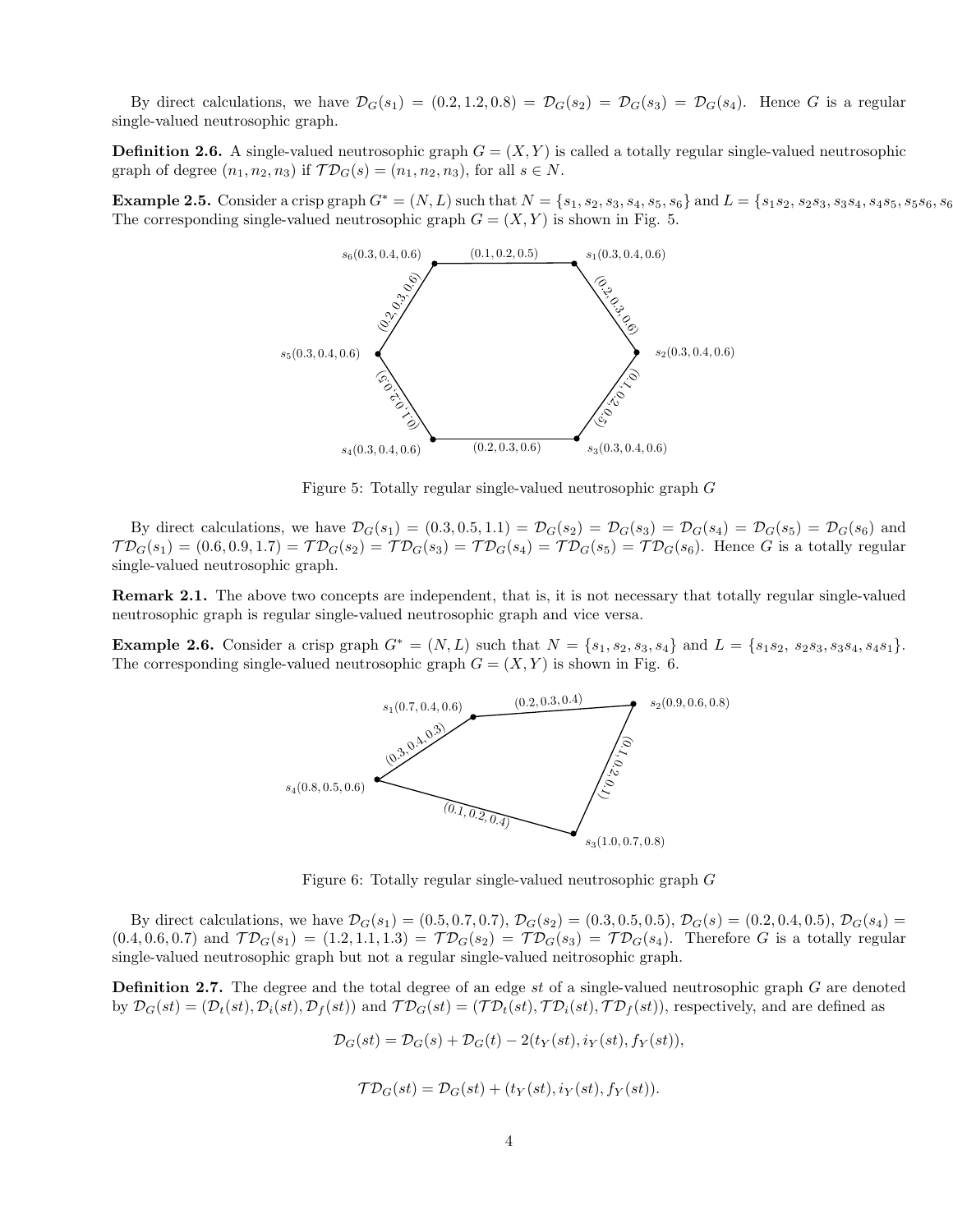Example 2.7. Consider a crisp graph  $G^* = (N, L)$  such that  $N = \{s_1, s_2, s_3\}$  and  $L = \{s_1s_2, s_1s_3\}$ . The corresponding single-valued neutrosophic graph  $G = (X, Y)$  is shown in Fig. 7.



Figure 7: Single-valued neutrosophic graph G

By direct calculations, we have  $\mathcal{D}_G(s_1) = (0.5, 0.2, 1.3), \mathcal{D}_G(s_2) = (0.3, 0.1, 0.6), \text{ and } \mathcal{D}_G(s_3) = (0.2, 0.1, 0.7).$ 

• The degree of each edge is given as:

$$
\mathcal{D}_G(s_1s_2) = \mathcal{D}_G(s_1) + \mathcal{D}_G(s_2) - 2(t_Y(s_1s_2), i_Y(s_1s_2), f_Y(s_1s_2)),
$$
  
= (0.7, 0.5, 0.8) + (0.5, 0.4, 0.7) - 2(0.3, 0.1, 0.6),  
= (0.2, 0.1, 0.7).

$$
\mathcal{D}_G(s_1s_3) = \mathcal{D}_G(s_1) + \mathcal{D}_G(s_3) - 2(t_Y(s_1s_3), i_Y(s_1s_3), f_Y(s_1s_3)),
$$
  
= (0.7, 0.5, 0.8) + (0.4, 0.2, 0.6) - 2(0.2, 0.1, 0.7),  
= (0.3, 0.1, 0.6).

• The total degree of each edge is given as:

$$
\begin{aligned}\n\mathcal{T}\mathcal{D}_G(s_1s_2) &= \mathcal{D}_G(s_1s_2) + (t_Y(s_1s_2), i_Y(s_1s_2), f_Y(s_1s_2)), \\
&= (0.2, 0.1, 0.7) + (0.3, 0.1, 0.6), \\
&= (0.5, 0.2, 1.3).\n\end{aligned}
$$
\n
$$
\mathcal{T}\mathcal{D}_G(s_1s_3) = \mathcal{D}_G(s_1s_3) + (t_Y(s_1s_3), i_Y(s_1s_3), f_Y(s_1s_3)),
$$

$$
E_{G}(e_{1}e_{3}) = E_{G}(e_{1}e_{3}) + (e_{1}e_{1}e_{3}) + (e_{1}e_{3}e_{3}) + (e_{1}e_{3})
$$
  
= (0.3, 0.1, 0.6) + (0.2, 0.1, 0.7),  
= (0.5, 0.2, 1.3).

**Definition 2.8.** The maximum degree of a single-valued neutrosophic graph G is defined as  $\Delta(G) = (\Delta_t(G), \Delta_i(G), \Delta_f(G)),$ where

$$
\Delta_t(G) = \max\{\mathcal{D}_t(s) : s \in N\},\
$$
  

$$
\Delta_i(G) = \max\{\mathcal{D}_i(s) : s \in N\},\
$$
  

$$
\Delta_f(G) = \max\{\mathcal{D}_f(s) : s \in N\}.
$$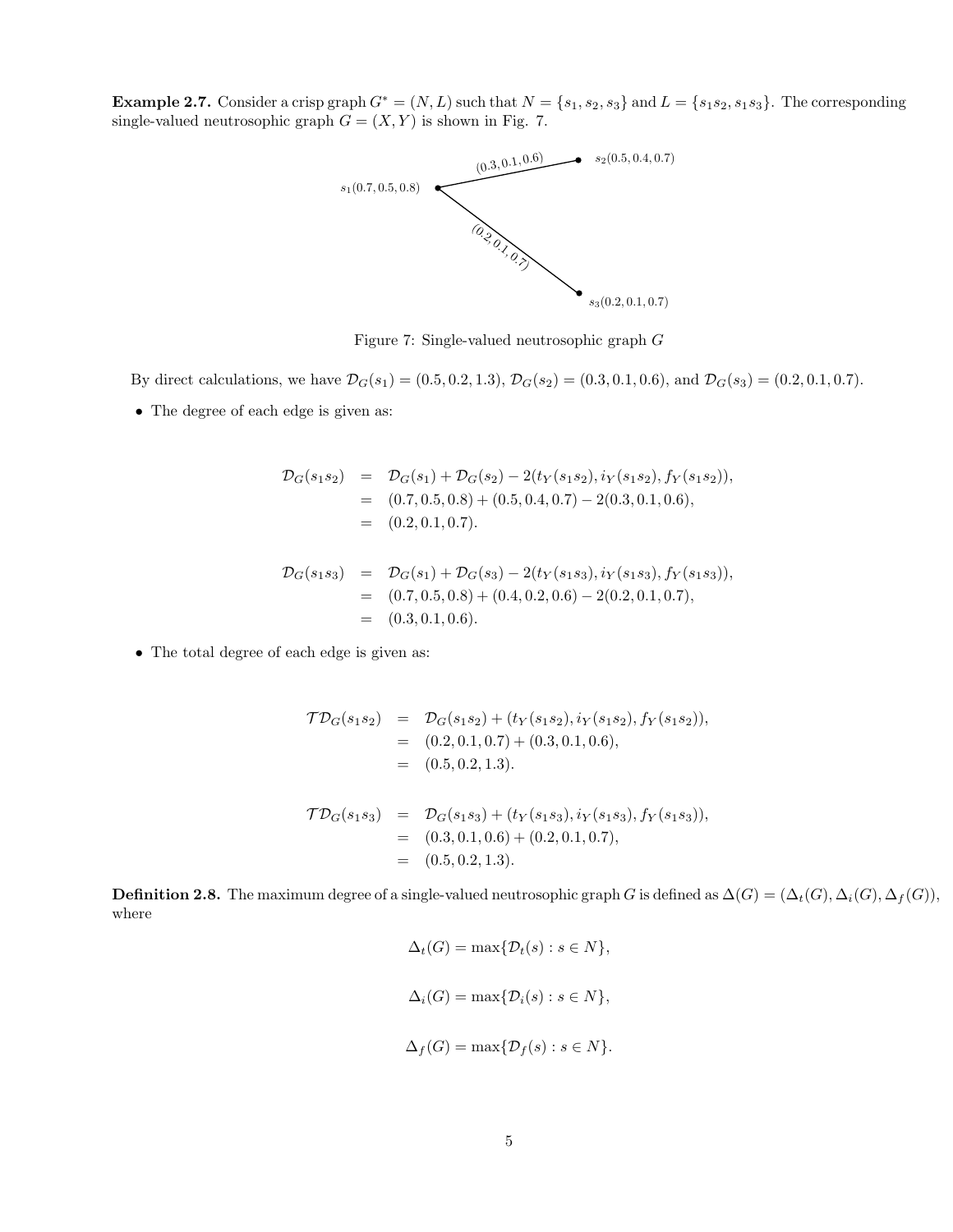**Definition 2.9.** The minimum degree of a single-valued neutrosophic graph G is defined as  $\delta(G) = (\delta_t(G), \delta_i(G), \delta_f(G)),$ where

$$
\delta_t(G) = \min\{\mathcal{D}_t(s) : s \in N\},\
$$
  

$$
\delta_i(G) = \min\{\mathcal{D}_i(s) : s \in N\},\
$$
  

$$
\delta_f(G) = \min\{\mathcal{D}_f(s) : s \in N\}.
$$

**Example 2.8.** Consider the single-valued neutrosophic graph  $G = (X, Y)$  as shown in Fig. 7. By direct calculations, we have  $\Delta(G) = (0.5, 0.2, 1.3)$  and  $\delta(G) = (0.2, 0.1, 0.6)$ .

**Definition 2.10.** Let N be a nonempty set. A single-valued neutrosophic graph  $G = (X, Y)$  on N is said to be an edge regular single-valued neutrosophic graph if every edge in G has the same degree  $(q_1, q_2, q_3)$ .

**Remark 2.2.** Let  $G = (X, Y)$  be an edge regular single-valued neutrosophic graph. Then G is said to be an equally edge regular single-valued neutrosophic graph if  $q_1 = q_2 = q_3$ .

Example 2.9. Consider a graph  $G^* = (N, L)$  such that  $N = \{s_1, s_2, s_3\}$  and  $L = \{s_1s_2, s_1s_3, s_2s_3\}$ . The corresponding single-valued neutrosophic graph  $G = (X, Y)$  is shown in Fig. 8.



Figure 8: Edge regular single-valued neutrosophic graph G

By direct calculations, we have  $\mathcal{D}_G(s_1) = (0.2, 0.4, 1.2), \mathcal{D}_G(s_2) = (0.2, 0.4, 1.2)$  and  $\mathcal{D}_G(s_3) = (0.2, 0.4, 1.2)$ . The degree of each edge is given below:

$$
\mathcal{D}_{G}(s_{1}s_{2}) = \mathcal{D}_{G}(s_{1}) + \mathcal{D}_{G}(s_{2}) - 2(t_{Y}(s_{1}s_{2}), i_{Y}(s_{1}s_{2}), f_{Y}(s_{1}s_{2})),
$$
\n
$$
= (0.2, 0.4, 1.2) + (0.2, 0.4, 1.2) - 2(0.1, 0.2, 0.6),
$$
\n
$$
= (0.2, 0.4, 1.2).
$$
\n
$$
\mathcal{D}_{G}(s_{1}s_{3}) = \mathcal{D}_{G}(s_{1}) + \mathcal{D}_{G}(s_{3}) - 2(t_{Y}(s_{1}s_{3}), i_{Y}(s_{1}s_{3}), f_{Y}(s_{1}s_{3})),
$$
\n
$$
= (0.2, 0.4, 1.2) + (0.2, 0.4, 1.2) - 2(0.1, 0.2, 0.6),
$$
\n
$$
= (0.2, 0.4, 1.2).
$$
\n
$$
\mathcal{D}_{G}(s_{2}s_{3}) = \mathcal{D}_{G}(s_{2}) + \mathcal{D}_{G}(s_{3}) - 2(t_{Y}(s_{2}s_{3}), i_{Y}(s_{2}s_{3}), f_{Y}(s_{2}s_{3})),
$$
\n
$$
= (0.2, 0.4, 1.2) + (0.2, 0.4, 1.2) - 2(0.1, 0.2, 0.6),
$$
\n
$$
= (0.2, 0.4, 1.2).
$$

It is easy to see that each edge of single-valued neutrosophic graph  $G$  has the same degree. Hence  $G$  is an edge regular single-valued neutrosophic graph.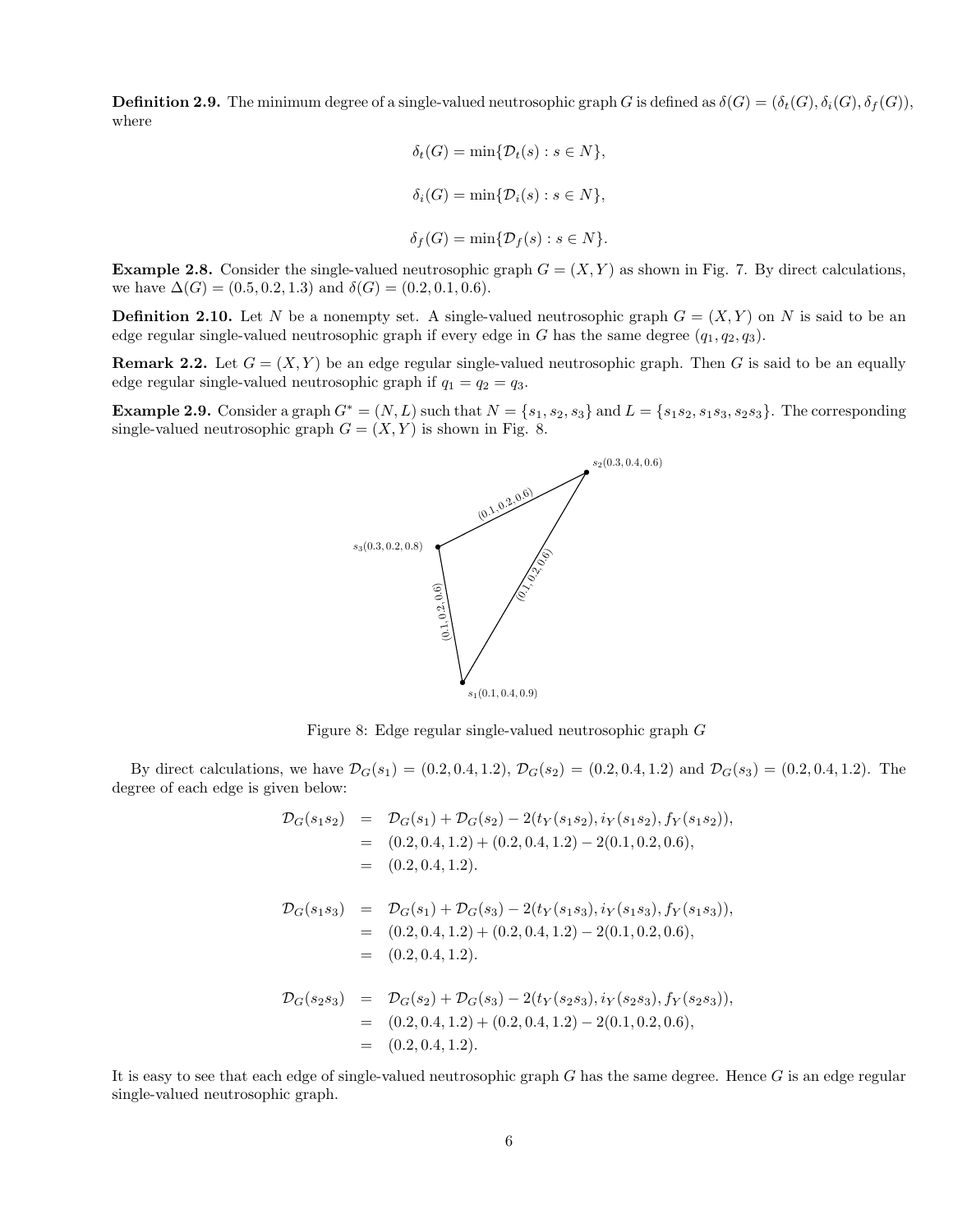**Definition 2.11.** Let N be a nonempty set. A single-valued neutrosophic graph  $G = (X, Y)$  on N is said to be a totally edge regular single-valued neutrosophic graph if every edge in G has the same total degree  $(p_1, p_2, p_3)$ .

**Example 2.10.** Consider a graph  $G^* = (N, L)$  such that  $N = \{s_1, s_2, s_3\}$  and  $L = \{s_1s_2, s_1s_3, s_2s_3\}$ . The corresponding single-valued neutrosophic graph  $G = (X, Y)$  is shown in Fig. 9.



Figure 9: Totally edge regular single-valued neutrosophic graph G

By direct calculations, we have  $\mathcal{D}_G(s_1) = (0.8, 0.8, 0.7), \mathcal{D}_G(s_2) = (0.9, 0.8, 0.7)$  and  $\mathcal{D}_G(s_3) = (0.9, 0.8, 0.4)$ .

• The degree of each edge is given below:

$$
\begin{array}{rcl}\n\mathcal{D}_G(s_1s_2) &=& \mathcal{D}_G(s_1) + \mathcal{D}_G(s_2) - 2(t_Y(s_1s_2), i_Y(s_1s_2), f_Y(s_1s_2)), \\
&=& (0.8, 0.8, 0.7) + (0.9, 0.8, 0.7) - 2(0.4, 0.4, 0.5), \\
&=& (0.9, 0.8, 0.4).\n\end{array}
$$
\n
$$
\begin{array}{rcl}\n\mathcal{D}_G(s_1s_3) &=& \mathcal{D}_G(s_1) + \mathcal{D}_G(s_3) - 2(t_Y(s_1s_3), i_Y(s_1s_3), f_Y(s_1s_3)), \\
&=& (0.8, 0.8, 0.7) + (0.9, 0.8, 0.4) - 2(0.4, 0.4, 0.2), \\
&=& (0.9, 0.8, 0.7).\n\end{array}
$$
\n
$$
\mathcal{D}_G(s_2s_3) &=& \mathcal{D}_G(s_2) + \mathcal{D}_G(s_3) - 2(t_Y(s_2s_3), i_Y(s_2s_3), f_Y(s_2s_3)), \\
&=& (0.9, 0.8, 0.7) + (0.9, 0.8, 0.4) - 2(0.5, 0.4, 0.2), \\
&=& (0.8, 0.8, 0.7).\n\end{array}
$$

It is easy to see that  $\mathcal{D}_G(s_1s_2) \neq \mathcal{D}_G(s_1s_3) \neq \mathcal{D}_G(s_2s_3)$ . So G is not an edge regular single-valued neutrosophic graph.

• The total degree of each edge is calculated as:

$$
\begin{aligned}\n\mathcal{T}\mathcal{D}_G(s_1s_2) &= \mathcal{D}_G(s_1s_2) + (t_Y(s_1s_2), i_Y(s_1s_2), f_Y(s_1s_2)), \\
&= (1.3, 1.2, 0.9).\n\end{aligned}
$$
\n
$$
\begin{aligned}\n\mathcal{T}\mathcal{D}_G(s_1s_3) &= \mathcal{D}_G(s_1s_3) + (t_Y(s_1s_3), i_Y(s_1s_3), f_Y(s_1s_3)), \\
&= (1.3, 1.2, 0.9).\n\end{aligned}
$$
\n
$$
\begin{aligned}\n\mathcal{T}\mathcal{D}_G(s_2s_3) &= \mathcal{D}_G(s_2s_3) + (t_Y(s_2s_3), i_Y(s_2s_3), f_Y(s_2s_3)), \\
&= (1.3, 1.2, 0.9).\n\end{aligned}
$$

It is easy to see that each edge of single-valued neutrosophic graph  $G$  has the same total degree. So  $G$  is a totally edge regular single-valued neutrosophic graph.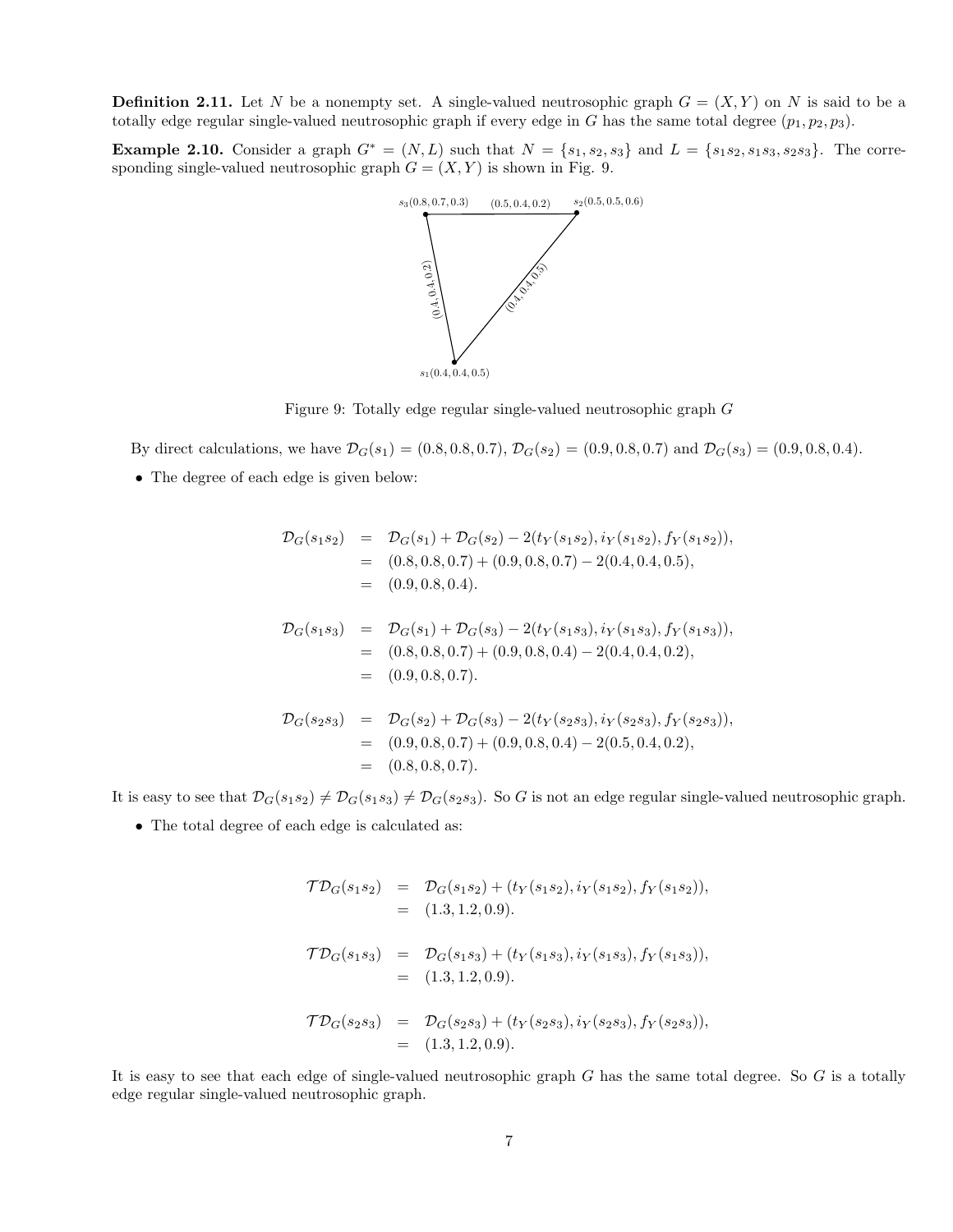Remark 2.3. A single-valued neutrosophic graph G is an edge regular single-valued neutrosophic graph if and only if  $\Delta_{\mathcal{D}}(G) = \delta_{\mathcal{D}}(G) = (q_1, q_2, q_3).$ 

Example 2.11. Consider a graph  $G^* = (N, L)$  such that  $N = \{s_1, s_2, s_3, s_4\}$  and  $L = \{s_1s_2, s_2s_3, s_3s_4\}$ . The corresponding single-valued neutrosophic graph  $G = (X, Y)$  is shown in Fig. 10.



Figure 10: Single-valued neutrosophic graph G

By direct calculations, we have  $\mathcal{D}_G(s_1) = (0.1, 0.4, 0.2), \ \mathcal{D}_G(s_2) = (0.3, 0.9, 0.3), \ \mathcal{D}_G(s_3) = (0.3, 0.9, 0.3)$  and  $\mathcal{D}_G(s_4) = (0.1, 0.4, 0.2).$ 

• The degree of each edge is given below:

$$
\begin{aligned}\n\mathcal{D}_G(s_1s_2) &= \mathcal{D}_G(s_1) + \mathcal{D}_G(s_2) - 2(t_Y(s_1s_2), i_Y(s_1s_2), f_Y(s_1s_2)), \\
&= (0.1, 0.4, 0.2) + (0.3, 0.9, 0.3) - 2(0.1, 0.4, 0.2), \\
&= (0.2, 0.5, 0.1).\n\end{aligned}
$$
\n
$$
\begin{aligned}\n\mathcal{D}_G(s_2s_3) &= \mathcal{D}_G(s_2) + \mathcal{D}_G(s_3) - 2(t_Y(s_2s_3), i_Y(s_2s_3), f_Y(s_2s_3)), \\
&= (0.3, 0.9, 0.3) + (0.3, 0.9, 0.3) - 2(0.2, 0.5, 0.1), \\
&= (0.2, 0.8, 0.4).\n\end{aligned}
$$
\n
$$
\mathcal{D}_G(s_3s_4) = \mathcal{D}_G(s_3) + \mathcal{D}_G(s_4) - 2(t_Y(s_3s_4), i_Y(s_3s_4), f_Y(s_3s_4)), \\
&= (0.3, 0.9, 0.3) + (0.1, 0.4, 0.2) - 2(0.1, 0.4, 0.2), \\
&= (0.2, 0.5, 0.1).\n\end{aligned}
$$

It is easy to see that  $\mathcal{D}_G(s_1s_2) \neq \mathcal{D}_G(s_2s_3)$ . So G is not an edge regular single-valued neutrosophic graph.

• The total degree of each edge is calculated as:

$$
\mathcal{T}\mathcal{D}_G(s_1s_2) = \mathcal{D}_G(s_1s_2) + (t_Y(s_1s_2), i_Y(s_1s_2), f_Y(s_1s_2)),
$$
  
= (0.3, 0.9, 0.3).

$$
\mathcal{T}\mathcal{D}_G(s_2s_3) = \mathcal{D}_G(s_2s_3) + (t_Y(s_2s_3), i_Y(s_2s_3), f_Y(s_2s_3)),
$$
  
= (0.4, 1.3, 0.5).

$$
\mathcal{T}\mathcal{D}_G(s_3s_4) = \mathcal{D}_G(s_3s_4) + (t_Y(s_3s_4), i_Y(s_3s_4), f_Y(s_3s_4)),
$$
  
= (0.3, 0.9, 0.3).

It is easy to see that  $TD_G(s_1s_2) \neq TD_G(s_2s_3)$ . So G is not a totally edge regular single-valued neutrosophic graph.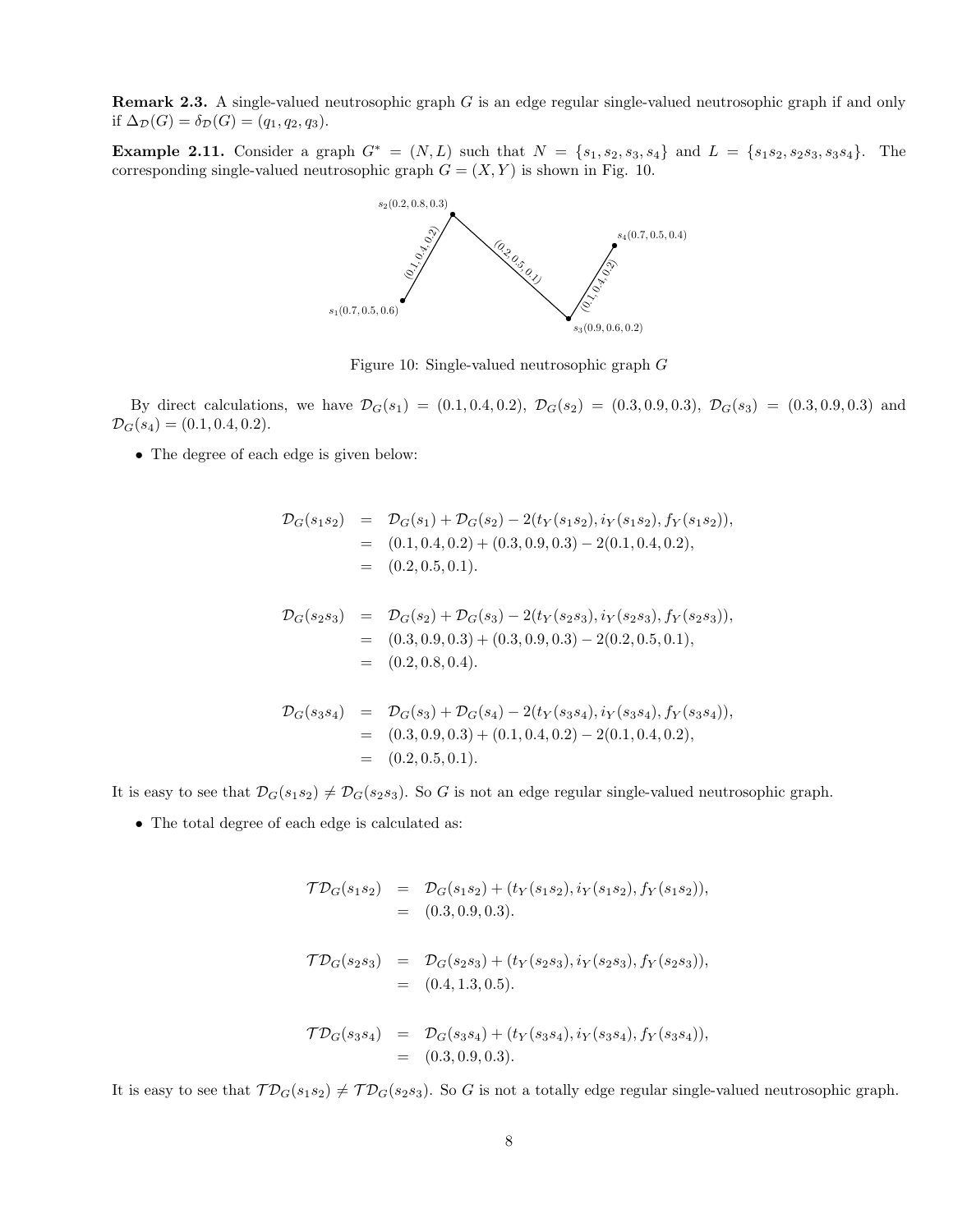Remark 2.4. A complete single-valued neutrosophic graph G may not be an edge regular single-valued neutrosophic graph.

Example 2.12. Consider a graph  $G^* = (N, L)$  such that  $N = \{s_1, s_2, s_3, s_4\}$  and  $L = \{s_1s_2, s_1s_3, s_1s_4, s_2s_3, s_3s_4\}$  $s_2s_4, s_3s_4$ . The corresponding complete single-valued neutrosophic graph  $G = (X, Y)$  is shown in Fig. ??.



Figure 11: Complete single-valued neutrosophic graph G

By direct calculations, we have  $\mathcal{D}_G(s_1) = (1.1, 1.2, 1.9), \ \mathcal{D}_G(s_2) = (0.9, 1.2, 1.9), \ \mathcal{D}_G(s_3) = (1.4, 1.2, 2.4)$  and  $\mathcal{D}_G(s_4) = (1.4, 1.4, 2.0)$ . The degree of each edge is given below:

$$
\mathcal{D}_G(s_1s_2) = \mathcal{D}_G(s_1) + \mathcal{D}_G(s_2) - 2(t_Y(s_1s_2), i_Y(s_1s_2), f_Y(s_1s_2)),
$$
  
= (1.1, 1.2, 1.9) + (0.9, 1.2, 1.9) - 2(0.3, 0.3, 0.5),  
= (1.4, 2.0, 2.8).

$$
\mathcal{D}_G(s_1s_3) = \mathcal{D}_G(s_1) + \mathcal{D}_G(s_3) - 2(t_Y(s_1s_3), i_Y(s_1s_3), f_Y(s_1s_3)),
$$
  
= (1.1, 1.2, 1.9) + (1.4, 1.2, 2.4) - 2(0.4, 0.4, 0.8),  
= (1.7, 1.6, 2.7).

$$
\mathcal{D}_G(s_1s_4) = \mathcal{D}_G(s_1) + \mathcal{D}_G(s_4) - 2(t_Y(s_1s_4), i_Y(s_1s_4), f_Y(s_1s_4)),
$$
  
= (1.1, 1.2, 1.9) + (1.4, 1.4, 2.0) - 2(0.4, 0.5, 0.6),  
= (1.7, 1.6, 2.7).

$$
\mathcal{D}_G(s_2s_3) = \mathcal{D}_G(s_2) + \mathcal{D}_G(s_3) - 2(t_Y(s_2s_3), i_Y(s_2s_3), f_Y(s_2s_3)),
$$
  
= (0.9, 1.2, 1.9) + (1.4, 1.2, 2.4) - 2(0.3, 0.4, 0.8),  
= (1.7, 1.6, 2.7).

$$
\mathcal{D}_G(s_2s_4) = \mathcal{D}_G(s_2) + \mathcal{D}_G(s_4) - 2(t_Y(s_2s_4), i_Y(s_2s_4), f_Y(s_2s_4)),
$$
  
= (0.9, 1.2, 1.9) + (1.4, 1.4, 2.0) - 2(0.3, 0.5, 0.6),  
= (1.7, 1.6, 2.7).

$$
\mathcal{D}_G(s_3s_4) = \mathcal{D}_G(s_3) + \mathcal{D}_G(s_4) - 2(t_Y(s_3s_4), i_Y(s_3s_4), f_Y(s_3s_4)),
$$
  
= (1.4, 1.2, 2.4) + (1.4, 1.4, 2.0) - 2(0.7, 0.4, 0.8),  
= (1.4, 1.8, 2.8).

It is easy to see that each edge of single-valued neutrosophic graph  $G$  has not the same degree. Therefore,  $G$  is a complete single-valued neutrosophic graph but not an edge regular single-valued neutrosophic graph.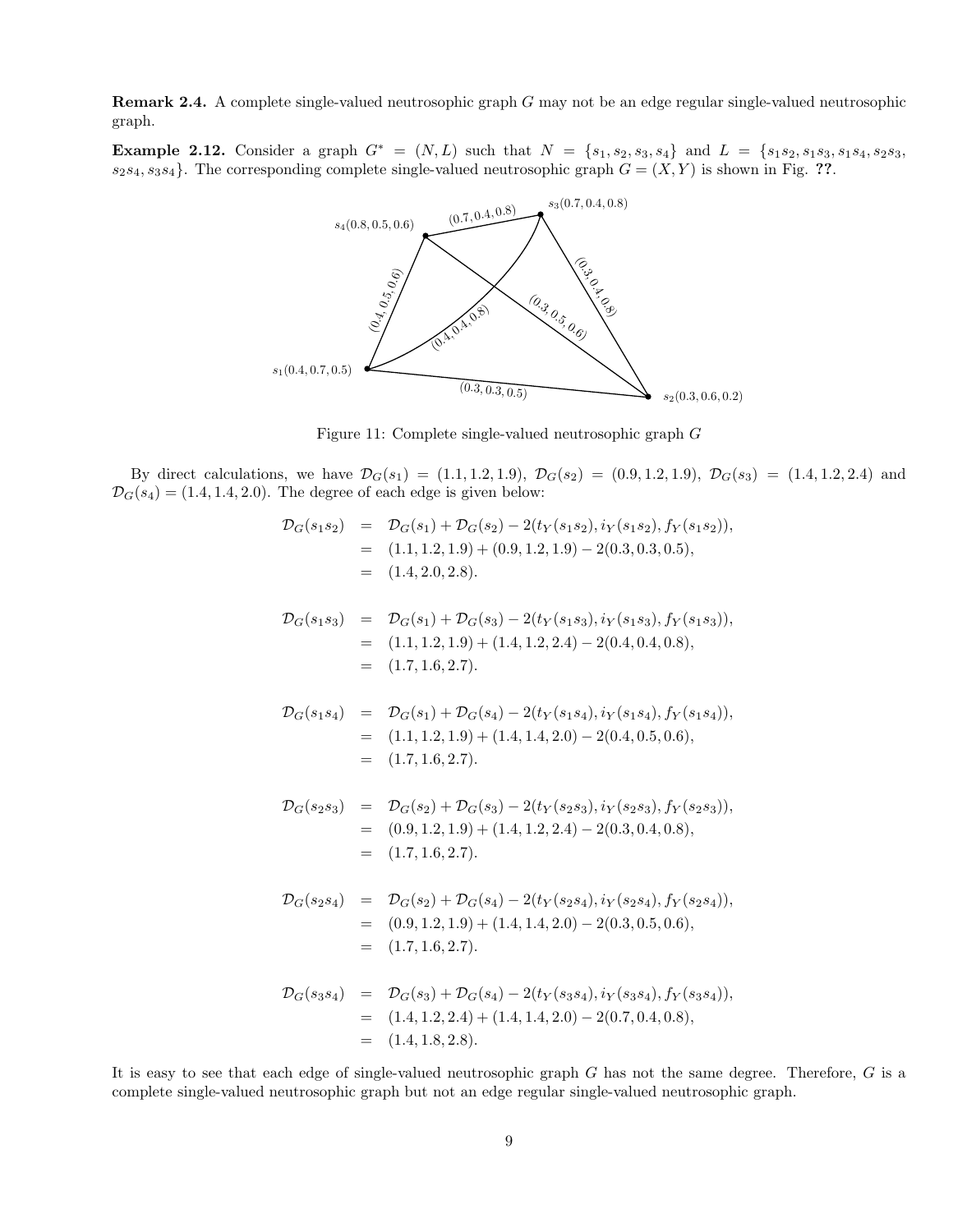**Theorem 2.1.** Let  $G = (X,Y)$  be a single-valued neutrosophic graph. Then  $\sum_{s t \in L} \mathcal{D}_G(st) = \sum_{s t \in L} \mathcal{D}_{G^*}(st)(t_Y(st), i_Y(st), f_Y(st))$ where  $D_{G^*}(st) = D_{G^*}(s) + D_{G^*}(t) - 2$  for all  $s, t \in N$ .

**Theorem 2.2.** Let  $G = (X, Y)$  be a single-valued neutrosophic graph. Then  $\sum_{s t \in L} \mathcal{TD}_G(st) = \sum_{s t \in L} \mathcal{D}_{G^*}(st)(t_Y(st), i_Y(st))$  $\mathcal{S}(G)$ , where  $\mathcal{D}_{G^*}(st) = \mathcal{D}_{G^*}(s) + \mathcal{D}_{G^*}(t) - 2$  for all  $s, t \in N$ .

*Proof.* Since the total degree of each edge in a single-valued neutrosophic graph G is  $\mathcal{TD}_G(st) = \mathcal{D}_G(st) + (t_Y(st), i_Y(st), f_Y(st))$ Therefore,

$$
\sum_{st \in L} \mathcal{TD}_G(st) = \sum_{st \in L} (\mathcal{D}_G(st) + (t_Y(st), i_Y(st), f_Y(st))),
$$
\n
$$
\sum_{st \in L} \mathcal{TD}_G(st) = \sum_{st \in L} \mathcal{D}_G(st) + \sum_{st \in L} (t_Y(st), i_Y(st), f_Y(st)),
$$
\n
$$
\sum_{st \in L} \mathcal{TD}_G(st) = \sum_{st \in L} \mathcal{D}_G*(st)(t_Y(st), i_Y(st), f_Y(st)) + \mathcal{S}(G).
$$

This completes the proof.

**Theorem 2.3.** Let  $G^* = (N, L)$  be an edge regular crisp graph of degree q and  $G = (X, Y)$  be an edge regular single-valued neutrosophic graph of degree  $(q_1, q_2, q_3)$  of  $G^*$ . Then the size of  $G$  is  $(\frac{mq_1}{q}, \frac{mq_2}{q}, \frac{mq_3}{q})$ , where  $|L| = m$ .

*Proof.* Let  $G = (X, Y)$  be an edge regular single-valued neutrosophic graph of an edge regular crisp graph  $G^* = (N, L)$ . Therefore,  $\mathcal{D}_G(st) = (q_1, q_2, q_3)$  and  $\mathcal{D}_{G^*}(st) = q$  for each edge  $st \in L$ . Since,

$$
\sum_{st \in L} \mathcal{D}_G(st) = \sum_{st \in L} \mathcal{D}_{G^*}(st)(t_Y(st), i_Y(st), f_Y(st)),
$$
\n
$$
\sum_{st \in L} (q_1, q_2, q_3) = q \sum_{st \in L} (t_Y(st), i_Y(st), f_Y(st)),
$$
\n
$$
m(q_1, q_2, q_3) = q\mathcal{S}(G),
$$
\n
$$
(mq_1, mq_2, mq_3) = q\mathcal{S}(G),
$$
\n
$$
\mathcal{S}(G) = (\frac{mq_1}{q}, \frac{mq_2}{q}, \frac{mq_3}{q}).
$$

This completes the proof.

**Theorem 2.4.** Let  $G^* = (N, L)$  be an edge regular crisp graph of degree q and  $G = (X, Y)$  be a totally edge regular single-valued neutrosophic graph of degree  $(p_1, p_2, p_3)$  of  $G^*$ . Then the size of G is  $(\frac{mp_1}{q+1}, \frac{mp_2}{q+1}, \frac{mp_3}{q+1})$ , where  $|L| = m$ .

*Proof.* Let  $G = (X, Y)$  be a totally edge regular single-valued neutrosophic graph of an edge regular crisp graph  $G^* = (N, L)$ . Therefore,  $\mathcal{D}_G(st) = (p_1, p_2, p_3)$  and  $\mathcal{D}_{G^*}(st) = q$  for each edge  $st \in L$ . Since,

$$
\sum_{st \in L} \mathcal{TD}_G(st) = \sum_{st \in L} \mathcal{D}_{G^*}(st)(t_Y(st), i_Y(st), f_Y(st)) + \mathcal{S}(G),
$$
  

$$
\sum_{st \in L} (p_1, p_2, p_3) = q \sum_{st \in L} (t_Y(st), i_Y(st), f_Y(st)) + \mathcal{S}(G),
$$
  

$$
m(p_1, p_2, p_3) = q\mathcal{S}(G) + \mathcal{S}(G),
$$
  

$$
(mp_1, mp_2, mp_3) = (q+1)\mathcal{S}(G),
$$
  

$$
\mathcal{S}(G) = (\frac{mp_1}{q+1}, \frac{mp_2}{q+1}, \frac{mp_3}{q+1}).
$$

This completes the proof.

**Theorem 2.5.** Let  $G^* = (N, L)$  be a crisp graph. Suppose that  $G = (X, Y)$  be an edge regular single-valued neutrosophic graph of degree  $(q_1, q_2, q_3)$  and a totally edge regular single-valued neutrosophic graph of degree  $(p_1, p_2, p_3)$  of  $G^*$ . Then the size of G is  $m(p_1 - q_1, p_2 - q_2, p_3 - q_3)$ , where  $|L| = m$ .

 $\Box$ 

 $\Box$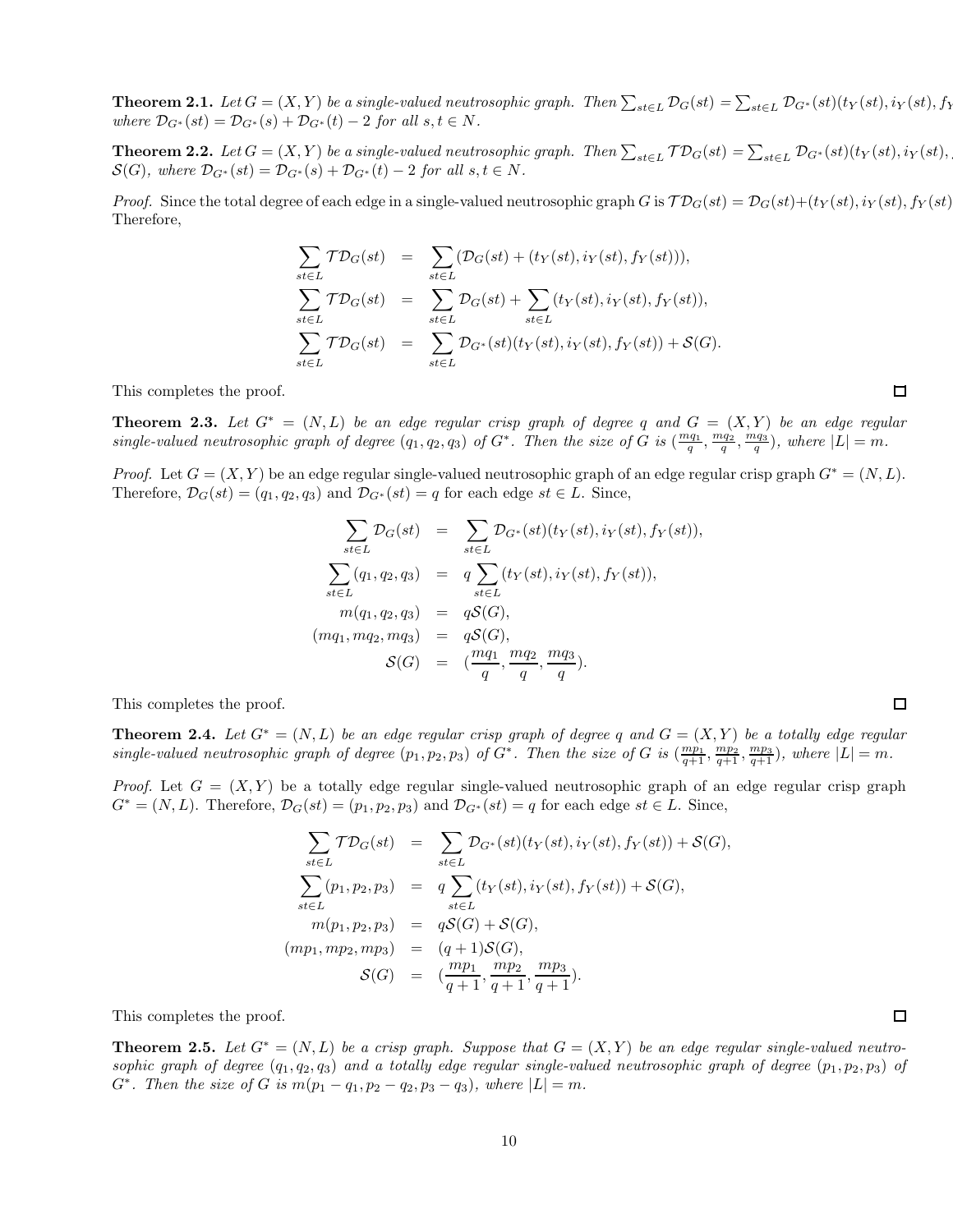*Proof.* Let  $G = (X, Y)$  be an edge regular single-valued neutrosophic graph and a totally edge regular single-valued neutrosophic graph of a crisp graph  $G^* = (N, L)$ . Therefore,  $\mathcal{D}_G(st) = (q_1, q_2, q_3)$  and  $\mathcal{TD}_G(st) = (p_1, p_2, p_3)$  for each edge  $st \in L$ . Since,

$$
\mathcal{TD}_G(st) = \mathcal{D}_G(st) + (t_Y(st), i_Y(st), f_Y(st)),
$$
  
\n
$$
\sum_{st \in L} \mathcal{TD}_G(st) = \sum_{st \in L} \mathcal{D}_G(st) + \sum_{st \in L} (t_Y(st), i_Y(st), f_Y(st)),
$$
  
\n
$$
m(p_1, p_2, p_3) = m(q_1, q_2, q_3) + \mathcal{S}(G),
$$
  
\n
$$
\mathcal{S}(G) = m(p_1 - q_1, p_2 - q_2, p_3 - q_3).
$$

This completes the proof.

**Theorem 2.6.** Let  $G^* = (N, L)$  be a crisp graph, which is a cycle on m vertices. Suppose that  $G = (X, Y)$  be a single-valued neutrosophic graph of  $G^*$ . Then  $\sum_{s_k \in N} \mathcal{D}_G(s_k) = \sum_{s_k s_l \in L} \mathcal{D}_G(s_k s_l)$ .

*Proof.* Let  $G = (X, Y)$  be a single-valued neutrosophic graph of  $G^*$ . Suppose that  $G^*$  be a cycle  $s_1, s_2, s_3, \ldots, s_m, s_1$ on m vertices. Then

$$
\sum_{s_{k}s_{l}\in L} \mathcal{D}_{G}(s_{k}s_{l}) = \mathcal{D}_{G}(s_{1}s_{2}) + \mathcal{D}_{G}(s_{2}s_{3}) + \ldots + \mathcal{D}_{G}(s_{m}s_{1}),
$$
\n
$$
= [\mathcal{D}_{G}(s_{1}) + \mathcal{D}_{G}(s_{2}) - 2(t_{Y}(s_{1}s_{2}), i_{Y}(s_{1}s_{2}), f_{Y}(s_{1}s_{2}))][\mathcal{D}_{G}(s_{2})
$$
\n
$$
+ \mathcal{D}_{G}(s_{3}) - 2(t_{Y}(s_{2}s_{3}), i_{Y}(s_{2}s_{3}), f_{Y}(s_{2}s_{3}))] + \ldots + [\mathcal{D}_{G}(s_{m})
$$
\n
$$
+ \mathcal{D}_{G}(s_{1}) - 2(t_{Y}(s_{m}s_{1}), i_{Y}(s_{m}s_{1}), f_{Y}(s_{m}s_{1}))],
$$
\n
$$
= 2\mathcal{D}_{G}(s_{1}) + 2\mathcal{D}_{G}(s_{2}) + \ldots + 2\mathcal{D}_{G}(s_{m}) - 2(t_{Y}(s_{1}s_{2}), i_{Y}(s_{1}s_{2}), f_{Y}(s_{1}s_{2}))
$$
\n
$$
- 2(t_{Y}(s_{2}s_{3}), i_{Y}(s_{2}s_{3}), f_{Y}(s_{2}s_{3})) - \ldots - 2(t_{Y}(s_{m}s_{1}), i_{Y}(s_{m}s_{1}), f_{Y}(s_{m}s_{1}))
$$
\n
$$
= 2 \sum_{s_{k}\in N} \mathcal{D}_{G}(s_{k}) - 2 \sum_{s_{k}s_{l}\in L} (t_{Y}(s_{k}s_{l}), i_{Y}(s_{k}s_{l}), f_{Y}(s_{k}s_{l}), f_{Y}(s_{k}s_{l}))
$$
\n
$$
= \sum_{s_{k}\in N} \mathcal{D}_{G}(s_{k}) + 2 \sum_{s_{k}s_{l}\in L} (t_{Y}(s_{k}s_{l}), i_{Y}(s_{k}s_{l}), f_{Y}(s_{k}s_{l}))
$$
\n
$$
= 2 \sum_{s_{k}\in N} (t_{Y}(s_{k}s_{l}), i_{Y}(s_{k}s_{l}), f_{Y}(s_{k}s_{l}))
$$
\n
$$
= \sum_{s_{k}\in N} \mathcal{D}_{G}(s_{k}).
$$

This completes the proof.

**Theorem 2.7.** Let  $G = (X, Y)$  be a single-valued neutrosophic graph. Then Y is a constant function if and only if the following statements are equivalent:

- (a) G is an edge regular single-valued neutrosophic graph,
- (b) G is a totally edge regular single-valued neutrosophic graph.

*Proof.* Let  $G = (X, Y)$  be a single-valued neutrosophic graph. Suppose that Y is a constant function, then  $t_Y(st)$  $l_1, i_Y(st) = l_2, f_Y(st) = l_3$  for all  $st \in L$ .

(a)  $\Rightarrow$  (b): Assume that G is an edge regular single-valued neutrosophic graph, i.e.,  $\mathcal{D}_G(st) = (q_1, q_2, q_3)$ , for each edge  $st \in L$ . This implies that  $\mathcal{TD}_G(st) = (l_1 + q_1, l_2 + q_2, l_3 + q_3)$  for each edge  $st \in L$ . This shows that G is an edge regular single-valued neutrosophic graph of degree  $(l_1 + q_1, l_2 + q_2, l_3 + q_3)$ .

(b)  $\Rightarrow$  (a): Suppose that G is a totally edge regular single-valued neutrosophic graph, i.e.,  $\mathcal{TD}_G(st) = (p_1, p_2, p_3)$ for all  $st \in L$ . This implies that  $\mathcal{D}_G(st) + (t_Y(st), i_Y(st), f_Y(st)) = (p_1, p_2, p_3)$ . This implies that  $\mathcal{D}_G(st)$  $(p_1, p_2, p_3) - (t_Y(st), i_Y(st), f_Y(st))$ . This implies that  $\mathcal{D}_G(st) = (p_1 - l_1, p_2 - l_2, p_3 - l_3)$  for each edge  $st \in L$ .

 $\Box$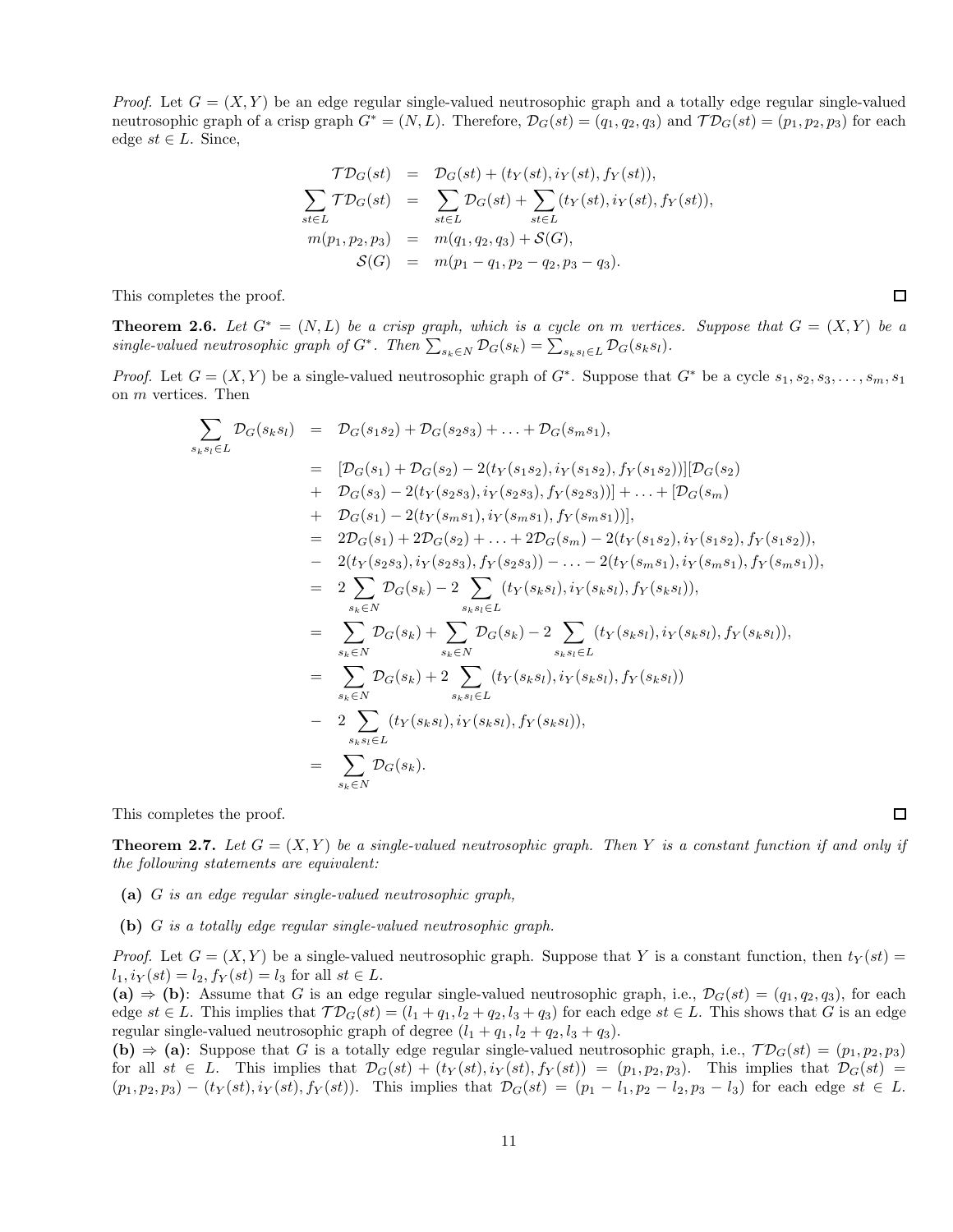Thus G is an edge regular single-valued neutrosophic graph of degree  $(p_1 - l_1, p_2 - l_2, p_3 - l_3)$ . Hence the statements (a) and (b) are equivalent.

Conversely, suppose that (a) and (b) are equivalent. Assume that  $Y$  is not a constant function. This implies that  $(t_Y(st), i_Y(st), f_Y(st)) \neq (t_Y(uv), i_Y(uv), f_Y(uv))$  for at least one pair of edges  $st, uv \in L$ . Assume that G is an edge regular single-valued neutrosophic graph. This implies that  $\mathcal{D}_G(st) = \mathcal{D}_G(uv) = (q_1, q_2, q_3)$ . This implies that  $\mathcal{TD}_G(st) = \mathcal{D}_G(st) + (t_Y(st), i_Y(st), f_Y(st)) = (q_1, q_2, q_3) + (t_Y(st), i_Y(st), f_Y(st))$  and  $\mathcal{TD}_G(uv) = \mathcal{D}_G(uv) +$  $(t_Y(uv), i_Y(uv), f_Y(uv)) = (q_1, q_2, q_3) + (t_Y(uv), i_Y(uv), f_Y(uv))$ . Since  $(t_Y(st), i_Y(st), f_Y(st)) \neq (t_Y(uv), i_Y(uv), f_Y(uv))$ . This implies that  $\mathcal{TD}_G(st) \neq \mathcal{TD}_G(uv)$ . This shows that G is not a totally edge regular single-valued neutrosophic graph, which contradicts our supposition. Now, suppose that  $G$  is a totally edge regular single-valued neutrosophic graph, i.e.,  $\mathcal{TD}_G(st) = \mathcal{TD}_G(wv) = (p_1, p_2, p_3)$ . This implies that  $\mathcal{TD}_G(st) = \mathcal{D}_G(st) + (t_Y(st), i_Y(st), f_Y(st)) =$  $\mathcal{D}_G(uv)+(t_Y(uv), i_Y(uv), f_Y(uv)).$  This implies that  $\mathcal{D}_G(st)-\mathcal{D}_G(uv)=(t_Y(st), i_Y(st), f_Y(st))-(t_Y(uv), i_Y(uv), f_Y(uv)).$ Since  $(t_Y(st), i_Y(st), f_Y(st)) \neq (t_Y(uv), i_Y(uv), f_Y(uv))$ . This implies that  $\mathcal{D}_G(st) - \mathcal{D}_G(uv) \neq 0$ . This implies that  $\mathcal{D}_G(st) \neq \mathcal{D}_G(uv)$ . This shows that G is not an edge regular single-valued neutrosophic graph, which contradicts our supposition. Hence  $Y$  is a constant function.  $\Box$ 

**Theorem 2.8.** Let  $G = (X, Y)$  be a single-valued neutrosophic graph. Assume that G is both edge regular single-valued neutrosophic of degree  $(q_1, q_2, q_3)$  and totally edge regular single-valued neutrosophic graph of degree  $(p_1, p_2, p_3)$ . Then Y is a constant function.

Proof. The proof is obvious.

Remark 2.5. The converse of theorem 2.8 may not be true in general, that is, a single-valued neutrosophic graph  $G = (X, Y)$ , where Y is a constant function, may or may not be edge regular and totally edge regular single-valued neutrosophic graph.

**Example 2.13.** Consider a graph  $G^* = (N, L)$  such that  $N = \{s_1, s_2, s_3, s_4\}$  and  $L = \{s_1s_2, s_2s_3, s_3s_4\}$ . The corresponding single-valued neutrosophic graph  $G = (X, Y)$  is shown in Fig. 12.



Figure 12: Single valued neutrosophic graph G

By direct calculations, we have  $\mathcal{D}_G(s_1) = (0.1, 0.2, 0.4), \mathcal{D}_G(s_2) = (0.2, 0.4, 0.8), \mathcal{D}_G(s_3) = (0.2, 0.4, 0.8)$  and  $\mathcal{D}_G(s_4) = (0.1, 0.2, 0.4)$ . The degree of each edge is  $\mathcal{D}_G(s_1s_2) = (0.1, 0.2, 0.4)$ ,  $\mathcal{D}_G(s_2s_3) = (0.2, 0.4, 0.8)$  and  $\mathcal{D}_G(s_3,s_4) = (0.1, 0.2, 0.4)$ . The total degree of each edge is  $\mathcal{TD}_G(s_1s_2) = (0.2, 0.4, 0.8), \mathcal{TD}_G(s_2s_3) = (0.3, 0.6, 1.2)$ . It is clear from above calculations that  $G$  is neither an edge regular nor a totally edge regular single-valued neutrosophic graph.

**Theorem 2.9.** Let  $G = (X, Y)$  be a single-valued neutrosophic graph of  $G^* = (N, L)$ , where Y is a constant function. If G is a regular single-valued neutrosophic graph. Then G is an edge regular single-valued neutrosophic graph.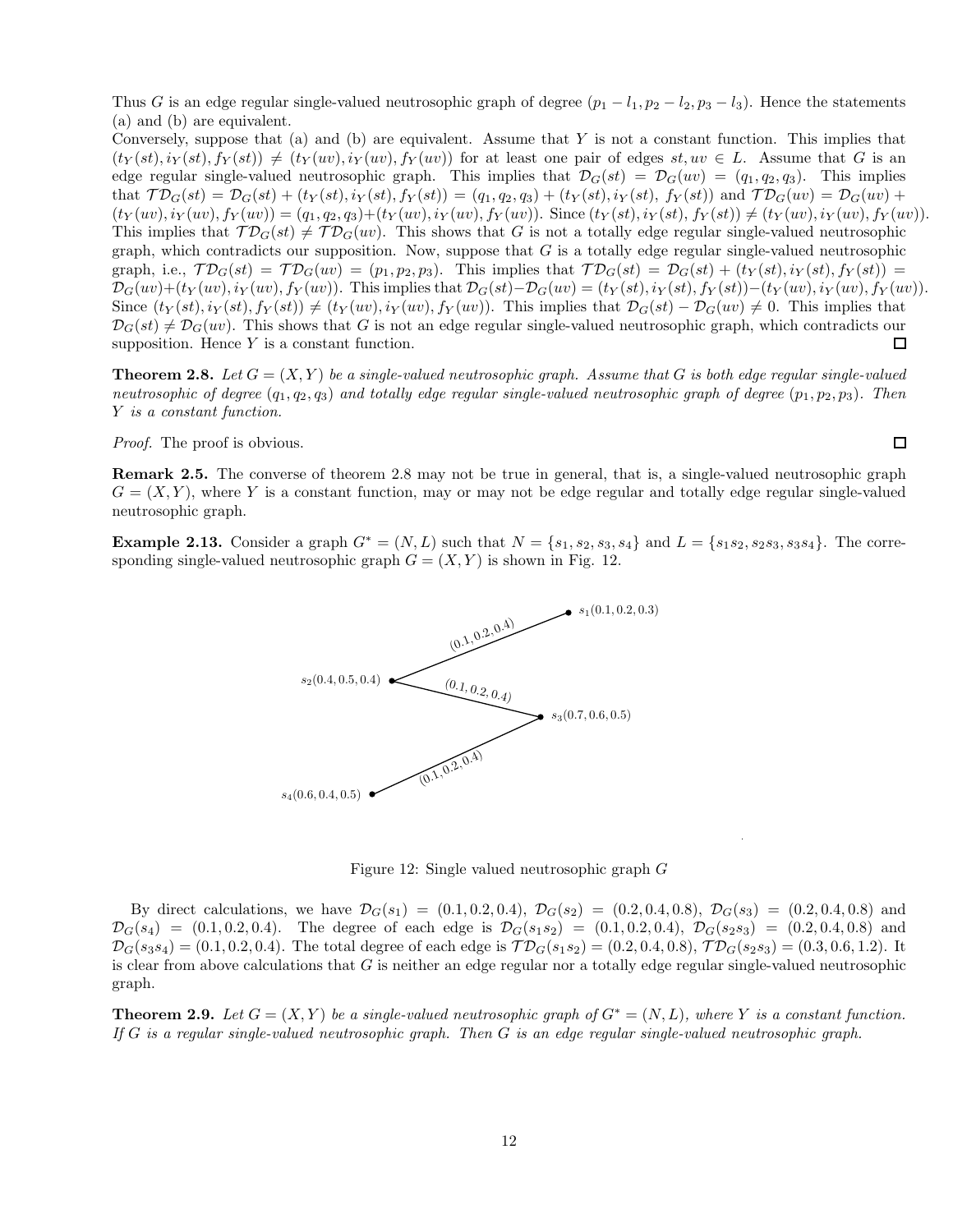*Proof.* Assume that Y is a constant function, that is,  $t_Y(st) = l_1$ ,  $i_Y(st) = l_2$  and  $f_Y(st) = l_3$  for all  $st \in L$ . Suppose that G is a regular single-valued neutrosophic graph, that is,  $\mathcal{D}_G(s) = (m_1, m_2, m_3)$  for all  $s \in N$ . Now

$$
D_G(st) = D_G(s) + D_G(t) - 2(t_Y(st), i_Y(st), f_Y(st)),
$$
  
=  $(m_1, m_2, m_3) + (m_1, m_2, m_3) - 2(l_1, l_2, l_3),$   
=  $2(m_1 - l_1, m_2 - l_2, m_3 - l_3),$ 

for all  $st \in L$ . Hence G is an edge regular single-valued neutrosophic graph.

**Theorem 2.10.** Let  $G = (X, Y)$  be a single-valued neutrosophic graph of  $G^* = (N, L)$ , where Y is a constant function. If G is a regular single-valued neutrosophic graph. Then G is a totally edge regular single-valued neutrosophic graph.

*Proof.* Let Y be a constant function, that is,  $t_Y(st) = l_1$ ,  $i_Y(st) = l_2$  and  $f_Y(st) = l_3$  for all  $st \in L$ . Assume that G is a regular single-valued neutrosophic graph, that is,  $\mathcal{D}_G(s) = (m_1, m_2, m_3)$  for all  $s \in N$ . Then G is an edge regular single-valued neutrosophic graph, that is,  $\mathcal{D}_G(st) = (q_1, q_2, q_3)$ . Now

$$
\begin{aligned}\n\mathcal{T}\mathcal{D}_G(st) &= \mathcal{D}_G(st) + (t_Y(st), i_Y(st), f_Y(st)), \\
&= (q_1, q_2, q_3) + (l_1, l_2, l_3), \\
&= 2(q_1 + l_1, q_2 + l_2, q_3 + l_3),\n\end{aligned}
$$

for all  $st \in L$ . Hence G is a totally edge regular single-valued neutrosophic graph.

**Theorem 2.11.** Let  $G^* = (N, L)$  be a regular crisp graph. Suppose that  $G = (X, Y)$  is a single-valued neutrosophic graph of  $G^*$ . Then G is both regular and totally edge regular single-valued neutrosophic graph if and only if Y is a constant function.

*Proof.* Let  $G^* = (N, L)$  be a regular crisp graph. Suppose that  $G = (X, Y)$  is a single-valued neutrosophic graph of  $G^*$ . Suppose that G is both regular and totally edge regular single-valued neutrosophic graph, that is,  $\mathcal{D}_G(s) = (m_1, m_2, m_3)$ for all  $s \in N$  and  $\mathcal{TD}_G(st) = (p_1, p_2, p_3)$  for all  $st \in L$ . Now

$$
\mathcal{TD}_G(st) = \mathcal{D}_G(s) + \mathcal{D}_G(t) - (t_Y(st), i_Y(st), f_Y(st)), \quad \forall st \in L,
$$
  
\n
$$
(p_1, p_2, p_3) = (m_1, m_2, m_3) + (m_1, m_2, m_3) - (t_Y(st), i_Y(st), f_Y(st)),
$$
  
\n
$$
(t_Y(st), i_Y(st), f_Y(st)) = (2m_1 - p_1, 2m_2 - p_2, 2m_3 - p_3),
$$

for all  $st \in L$ . Hence Y is a constant function. Conversely, let Y be a constant function, that is,  $t_Y(st) = l_1$ ,  $i_Y(st) = l_2$ and  $f_Y(st) = l_3$  for all  $st \in L$ . So

$$
\mathcal{D}_G(s) = \sum_{st \in L} (t_Y(st), i_Y(st), f_Y(st)), \quad \forall s \in N,
$$
  
= 
$$
\sum_{st \in L} (m_1, m_2, m_3),
$$
  
= 
$$
(m_1, m_2, m_3) \mathcal{D}_{G^*}(s),
$$
  
= 
$$
(m_1, m_2, m_3) m.
$$

This implies that  $\mathcal{D}_G(s) = (mm_1, mm_2, mm_3)$  for all  $s \in L$ . Thus G is a regular single-valued neutrosophic graph. Now

$$
\mathcal{TD}_G(st) = \sum_{sa \in L, s \neq a} (t_Y(sa), i_Y(sa), f_Y(sa)) + \sum_{at \in L, a \neq t} (t_Y(at), i_Y(at), f_Y(at)),
$$
  
+ 
$$
(t_Y(st), i_Y(st), f_Y(st)) \quad \forall st \in L,
$$
  
= 
$$
\sum_{sa \in L, s \neq a} (l_1, l_2, l_3) + \sum_{at \in L, a \neq t} (l_1, l_2, l_3) + (l_1, l_2, l_3),
$$
  
= 
$$
(l_1, l_2, l_3)(\mathcal{D}_{G^*}(s) - 1) + (l_1, l_2, l_3)(\mathcal{D}_{G^*}(t) - 1) + (l_1, l_2, l_3),
$$
  
= 
$$
(l_1, l_2, l_3)(s - 1) + (l_1, l_2, l_3)(t - 1) + (l_1, l_2, l_3),
$$
  
= 
$$
(2l_1, 2l_2, 2l_3)(s - 1) + (l_1, l_2, l_3),
$$

for all  $st \in L$ . Hence G is a totally edge regular single-valued neutrosophic graph.

 $\Box$ 

 $\Box$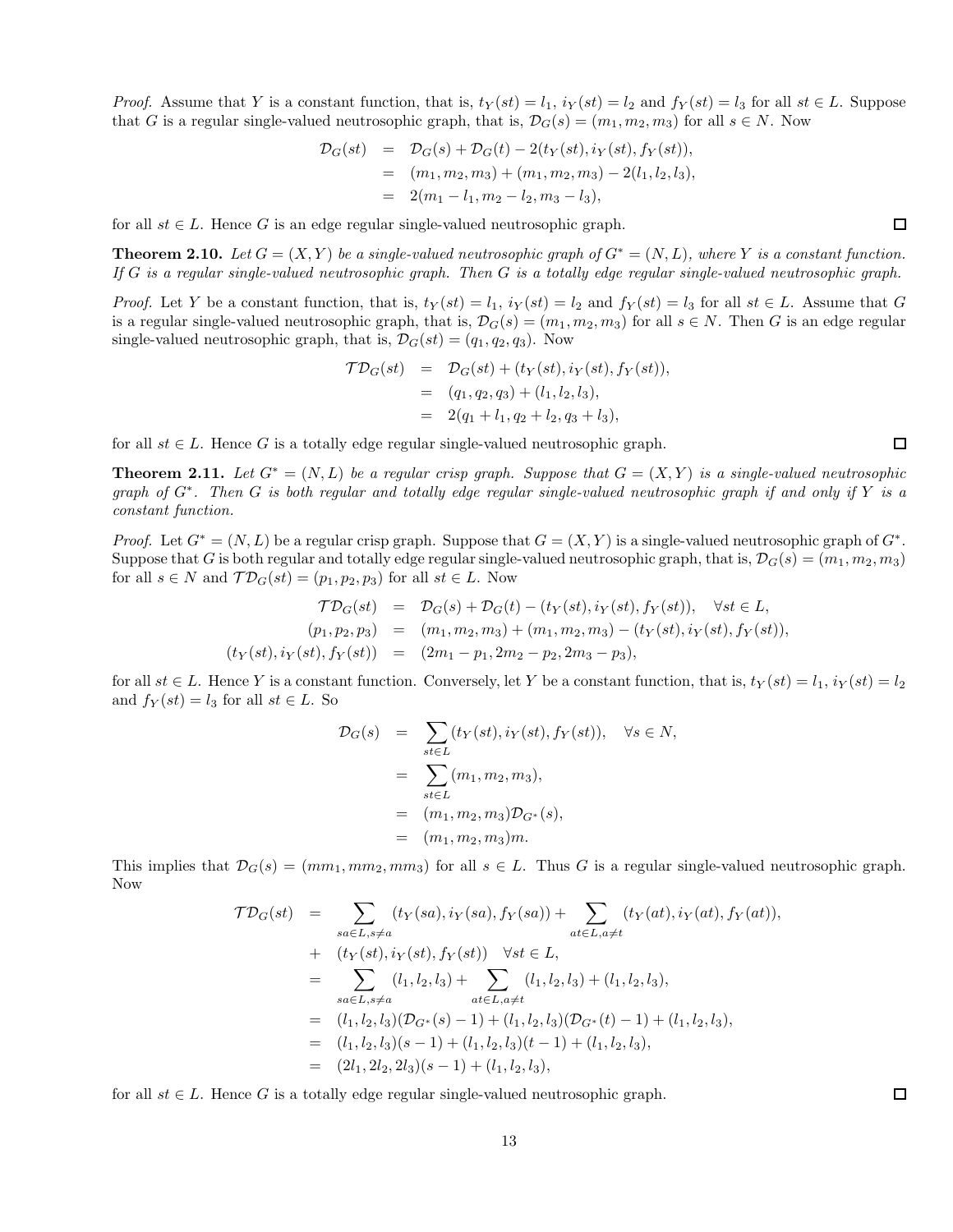**Theorem 2.12.** Let  $G^* = (N, L)$  be a crisp graph. Suppose that  $G = (X, Y)$  is a single-valued neutrosophic graph of G<sup>\*</sup>. Then Y is a constant function if and only if G is an edge regular single-valued neutrosophic graph.

*Proof.* Let G be a regular single-valued neutrosophic graph, that is,  $\mathcal{D}_G(s) = (m_1, m_2, m_3)$ , for all  $s \in N$ . Suppose that Y is a constant function, that is,  $t_Y(st) = l_1$ ,  $i_Y(st) = l_2$  and  $f_Y(st) = l_3$ , for all  $st \in L$ . Now

$$
\mathcal{D}_G(st) = \mathcal{D}_G(s) + \mathcal{D}_G(t) - 2(t_Y(st), i_Y(st), f_Y(st)), \quad \forall st \in L.
$$
  
=  $(m_1, m_2, m_3) + (m_1, m_2, m_3) - 2(l_1, l_2, l_3),$ 

this implies that  $\mathcal{D}_G(st) = 2(m_1, m_2, m_3) - 2(l_1, l_2, l_3)$ , for all  $st \in L$ . Hence G is an edge regular single-valued neutrosophic graph.

Conversely, assume that G is an edge regular single-valued neutrosophic graph, that is,  $\mathcal{D}_G(st) = (q_1, q_2, q_3)$  for each edge  $st \in L$ . Now

$$
\mathcal{D}_G(st) = \mathcal{D}_G(s) + \mathcal{D}_G(t) - 2(t_Y(st), i_Y(st), f_Y(st)), \quad \forall st \in L,
$$
  
(q<sub>1</sub>, q<sub>2</sub>, q<sub>3</sub>) = (m<sub>1</sub>, m<sub>2</sub>, m<sub>3</sub>) + (m<sub>1</sub>, m<sub>2</sub>, m<sub>3</sub>) - 2(t<sub>Y</sub>(st), i<sub>Y</sub>(st), f<sub>Y</sub>(st)),

this implies that  $(t_Y(st), i_Y(st), f_Y(st)) = \frac{(q_1,q_2,q_3) - (2m_1,2m_2,2m_3)}{2}$ , for all  $st \in L$ . Thus Y is a constant function.  $\Box$ 

**Definition 2.12.** Let  $G^*$  be an edge regular crisp graph. Then a single-valued neutrosophic graph  $G$  of  $G^*$  is said to be a partially edge regular single-valued neutrosophic graph.

Example 2.14. It can be seen in example 2.12 that  $G^*$  is an edge regular crisp graph. Therefore, G is a partially edge regular single-valued neutrosophic graph.

**Definition 2.13.** Let  $G^*$  be an edge regular crisp graph. A single-valued neutrosophic graph  $G$  of  $G^*$  is said to be a full edge regular single-valued neutrosophic graph if it is both edge regular and partially edge regular.

**Example 2.15.** Consider a graph  $G^* = (N, L)$  such that  $N = \{s_1, s_2, s_3, s_4\}$  and  $L = \{s_1s_2, s_2s_3, s_3s_4, s_1s_4\}$ . The corresponding single-valued neutrosophic graph  $G = (X, Y)$  is shown in Fig. 14. By direct calculations, we have  $\mathcal{D}_G(s_1) = (0.4, 0.8, 0.8), \mathcal{D}_G(s_2) = (0.4, 0.8, 0.8), \mathcal{D}_G(s_3) = (0.4, 0.8, 0.8)$  and  $\mathcal{D}_G(s_4) =$  $(0.4, 0.8, 0.8)$ . The degree of each edge is  $\mathcal{D}_G(s_1s_2) = (0.4, 0.8, 0.8), \mathcal{D}_G(s_2s_3) = (0.4, 0.8, 0.8) \mathcal{D}_G(s_3s_4) = (0.4, 0.8, 0.8)$ and  $\mathcal{D}_G(s_1s_4) = (0.4, 0.8, 0.8)$ . It is clear from calculations that G is full edge regular single-valued neutrosophic graph.



Figure 13: Full edge regular single-valued neutrosophic graph

**Theorem 2.13.** Let  $G = (X, Y)$  be a single-valued neutrosophic graph of a crisp graph  $G^* = (N, L)$ , where Y is a constant function. Then G is full edge regular single-valued neutrosophic graph if it is full regular single-valued neutrosophic graph.

*Proof.* Let  $G = (X, Y)$  be a single-valued neutrosophic graph of a crisp graph  $G^* = (N, L)$ . Suppose that Y is a constant function, that is,  $(t_Y(st), i_Y(st), f_Y(st)) = (l_1, l_2, l_3)$  for each edge  $st \in L$ . Assume that G is full regular single-valued neutrosophic graph. Then G is both regular and partially regular. Therefore,  $\mathcal{D}_G(s) = (m_1, m_2, m_3)$  and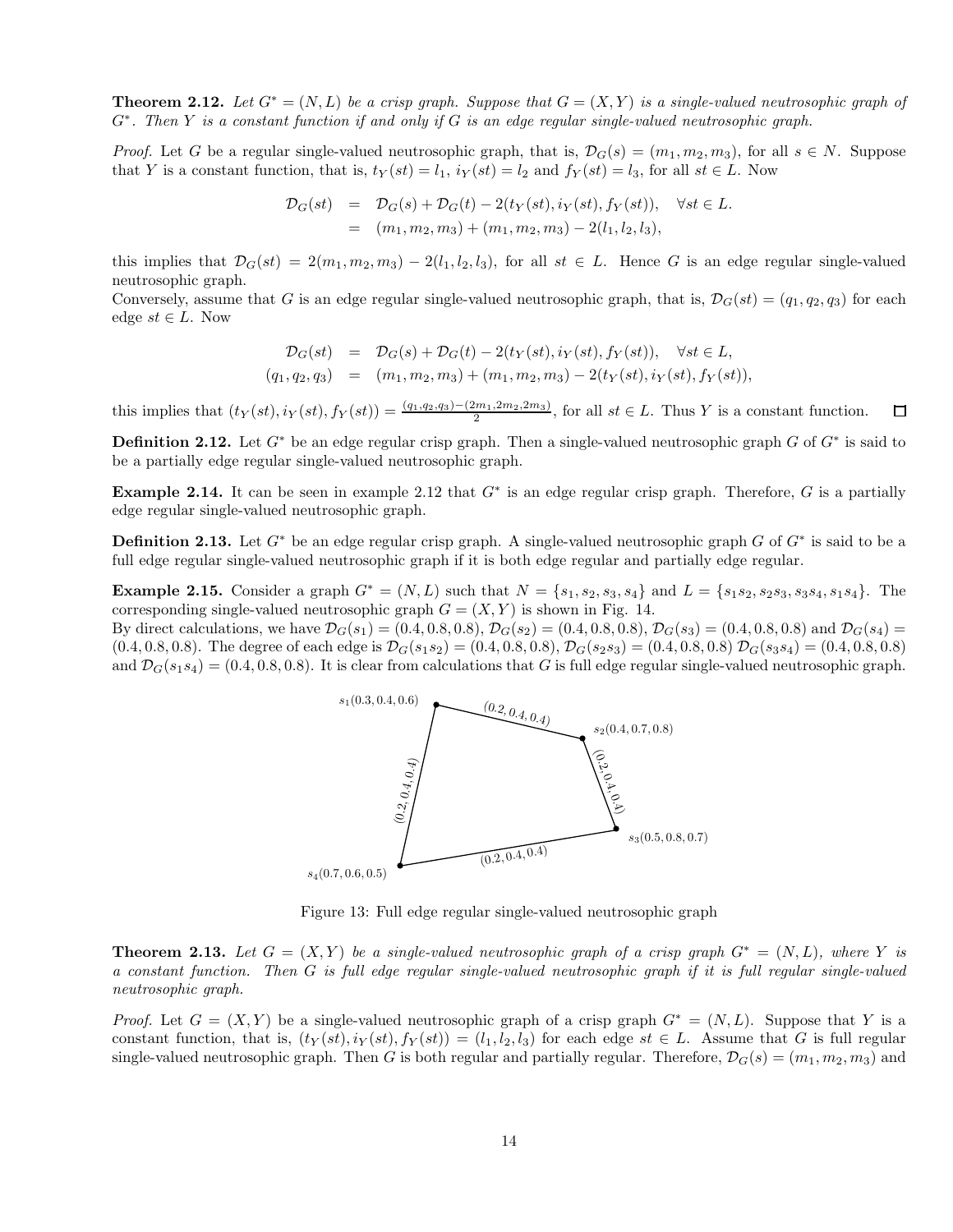$\mathcal{D}_{G^*}(s) = m$  for all  $s \in N$ . Since  $\mathcal{D}_{G^*}(st) = \mathcal{D}_{G^*}(s) + \mathcal{D}_{G^*}(t) - 2$  for all  $st \in L$ . This shows that  $\mathcal{D}_{G^*}(st) = 2m - 2$ . Therefore, G<sup>∗</sup> is an edge regular single-valued neutrosophic graph. Now

$$
\mathcal{D}_G(st) = \mathcal{D}_G(s) + \mathcal{D}_G(t) - 2(t_Y(st), i_Y(st), f_Y(st)), \quad \forall st \in L.
$$
  
=  $(m_1, m_2, m_3) + (m_1, m_2, m_3) - 2(l_1, l_2, l_3),$ 

this implies that  $\mathcal{D}_G(st) = 2(m_1 - l_1, m_2 - l_2, m_3 - l_3)$ . This shows that G is an edge regular single-valued neutrosophic graph. Hence G is a full edge regular single-valued neutrosophic graph.  $\Box$ 

# 3 Application

Detection of a Safe Root for an Airline Journey: Single valued neutrosophic graphs have now become a very important part of applied mathematics and is widely used tool in different areas with a number of applications such as biology, physics, transportation networks and social networks. Consider an example of single valued neutrosophic graphs in flight networks. Suppose we want to travel between different countries through an airline network. The airline companies aim to facilitate their passengers with high quality of services. Air traffic controllers have to make sure that company planes must arrive and depart at right time. This task is possible by planning efficient routes for the planes. Consider an airline network as given in Fig. 14, in which vertices and edges represent the countries and flights, respectively.



Figure 14: Single valued neutrosophic graph  $G = (X, Y)$  of an airline network

The truth membership degree of each edge interprets that how much the flight is save. The indeterminacy membership degree of each edge shows the uncertain situations during a flight such as weather conditions, mechanical error and sabotage, etc. The falsity membership degree of each edge indicates the flaws of that flight. For example the edge between Germany and China indicates that the flight choosen for this travel is 50% safe, 10% depends on uncertain systems and 20% unsafe. The truth membership degree, the indeterminacy membership degree and the falsity membership degree of each edge is calculated by using the following relations

$$
t_Y(st) \leq \min\{t_X(s), t_X(t)\},
$$
  

$$
i_Y(st) \leq \min\{i_X(s), i_X(t)\},
$$
  

$$
f_Y(st) \leq \max\{f_X(s), f_X(t)\},
$$

respectively, where  $s, t \in N$ . We want to find the protected route with maximum truth membership degree between the countries. It can be seen from Fig. 14 that there exist five routs between United States and germany. These are

P<sup>1</sup> : Germany to United States.

P<sup>2</sup> : Germany to China then China to United States.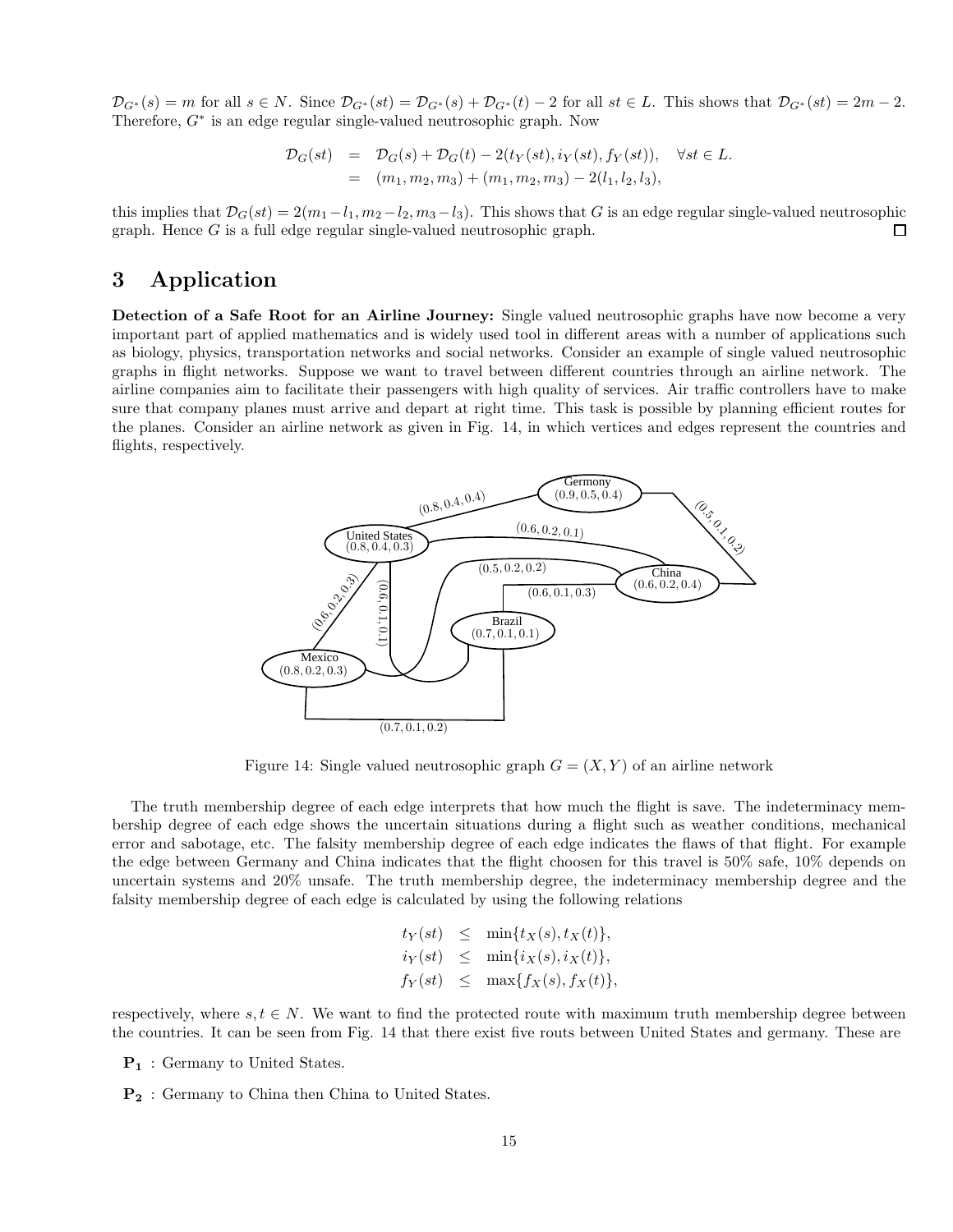- P<sup>3</sup> : Germany to China, China to Mexico then Mexico to United States.
- P<sup>4</sup> : Germany to China, China to Brazil, then Brazil to United States.
- P<sup>5</sup> : Germany to China, China to Brazil, Brazil to Mexico then Mexico to United States.

After calculating the lengths of all the routs we get,  $L(P_1) = (0.8, 0.4, 0.4), L(P_2) = (1.1, 0.3, 0.3), L(P_3) = (1.6, 0.5, 0.7),$  $L(P_4) = (1.7, 0.3, 0.6)$  and  $L(P_5) = (2.4, 0.5, 1.0)$ . From Fig. 14, it looks like traveling through Germany to United States is the most protected route but after calculating the lengths we find that the protected route is  $P_2$  because of uncertain conditions. Similarly, one can find the protected route between other countries.

We now present the general procedure of our method which is used in our application from the following algorithm.

#### Algorithm

- **Step 1.** Input the degrees of truth membership, indeterminacy membership and falsity membership of all  $m$  vertices(countries).
- Step 2. Calculate the degrees of truth membership, indeterminacy membership and falsity membership of all edges using the following relations

$$
t_Y(rs) \le \min\{t_X(r), t_X(s)\},
$$
  

$$
i_Y(rs) \le \min\{i_X(r), i_X(s)\},
$$

 $f_Y(rs) \le \max\{f_X(r), f_X(s)\},$ 

respectively, where  $r, s \in N$ .

**Step 3.** Calculate all the possible routes  $P_k$  between the countries.

**Step 4.** Calculate the lengths of all the routs  $P_k$  using the following formula

$$
L(P_k) = \left(\sum_{i=1}^{m-1} t_Y(s_i s_{i+1}), \sum_{i=1}^{m-1} i_Y(s_i s_{i+1}), \sum_{i=1}^{m-1} f_Y(s_i s_{i+1})\right), \quad k = 1, 2, \dots, n.
$$

Step 6. Find the protected route with maximum truth membership degree, minimum indeterminacy membership degree and minimum falsity membership degree.

### 4 Conclusion

Neutrosophic sets are the generalization of the concept of fuzzy sets and intuitionistic fuzzy sets. Neutrosophic models give more flexibility, precisions and compatibility to the system as compared to the classical, fuzzy and intuitionistic fuzzy models. In this research paper, we have discussed certain types of edge-regular single-valued neutrosophic graphs. Here, we have established some theorems on single valued neutrosophic graphs. It is known that the single-valued neutrosophic graphs are successfully used to analysis the uncertain situation in the real World. Thus we aim to widen our research of fuzzification to (1) single-valued neutrosophic soft graphs, (2) single-valued neutrosophic rough fuzzy graphs, (3) Roughness in neutrosophic graphs and (4) Application of intuitionistic neutrosophic graphs in decision support systems.

# References

[1] Akram, M., and Shahzadi, S. (2017). Neutrosophic soft graphs with applicatioon, Journal of Intelligent & Fuzzy Systems, 32(1), 841-858.